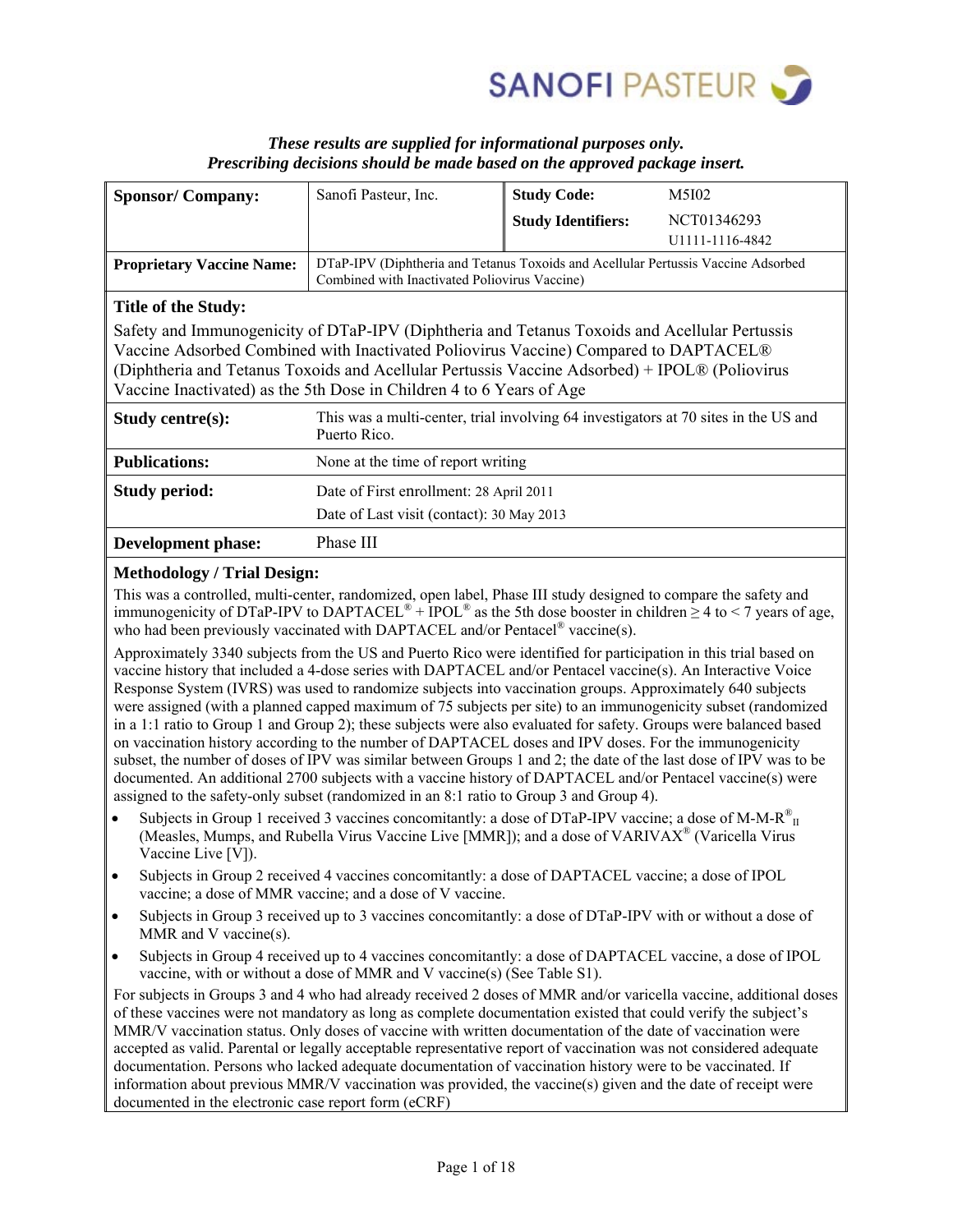| Randomization<br>scheme | <b>Blood</b><br>sample | <b>Safety</b> | Visit $1$ (Day 0)               |
|-------------------------|------------------------|---------------|---------------------------------|
| Group $1(N=320)$        | Yes                    | Yes           | $DTaP-IPV + MMR + V$            |
| Group $2(N=320)$        | Yes                    | Yes           | $DAPTACEL + IPOL + MMR + V$     |
| Group $3(N=2400)$       | No                     | Yes           | $DTaP-IPV + MMR^* + V^*$        |
| Group $4(N=300)$        | No                     | Yes           | $DAPTACEL + IPOL + MMR^* + V^*$ |

\*For subjects in Groups 3 and 4 who had already received 2 doses of MMR and/or varicella vaccine, additional doses of these vaccines were not mandatory as long as complete documentation existed that could verify the MMR/V vaccination status of the subject.

Note: History of Pentacel, DAPTACEL, and IPV (dose number and date of last vaccination) were to be documented for all subjects.

All subjects were observed for 30 minutes after vaccination, and any AEs starting within those 30 minutes were recorded in the eCRF. Solicited adverse events (AEs) were collected from Day 0 to Day 7. Non-serious adverse events (AEs) were assessed for all subjects from Day 0 to Day 28. Serious adverse events (SAEs) were collected from Day 0 to Day 180.

## **Early Safety Data Review:**

This trial did not include an early review of safety data. However, it could have been interrupted at any time if new data about the investigational product became available and was associated with risk to the study participants, and/or on advice of the Sponsor, the Independent Ethics Committees (IECs) /Institutional Review Boards (IRBs), or the governing regulatory authorities in the country where the trial took place.

If the trial had been prematurely terminated or suspended, the Sponsor was to promptly inform the Investigators, the IECs/IRBs, and the regulatory authorities of the reason for termination or suspension. If the trial had been prematurely terminated for any reason, the Investigator was to promptly inform the subjects' parents/legally acceptable representatives and was to ensure appropriate therapy and follow-up.

## **Objectives:**

## **Primary objective(s):**

- 1) To compare the pertussis (PT, FHA, PRN, and FIM) booster responses and geometric mean concentrations (GMCs) (as measured by enzyme-linked immunosorbent assay [ELISA]) following DTaP-IPV vaccination (Group 1) to those elicited following DAPTACEL + IPOL vaccinations (Group 2) when administered as a 5th dose
- 2) To compare the diphtheria and tetanus booster responses and GMCs (as measured by neutralizing assay and ELISA, respectively) following DTaP-IPV vaccination (Group 1) with those elicited following DAPTACEL + IPOL vaccinations (Group 2) when administered as a 5th dose
- 3) To compare the IPV booster responses and geometric mean titers (GMTs) (as measured by neutralizing assay) following DTaP-IPV vaccination (Group 1) with those elicited following DAPTACEL + IPOL vaccinations (Group 2) when administered as either a 4th or 5th dose.

#### **Primary endpoint:**

1) For each anti-pertussis (PT, FHA, PRN, and FIM) antibody the percentage of subjects demonstrating the booster response and the GMCs were to be measured

The booster response rate partially adjusts for individual and population differences in pre-vaccination antibody concentrations. The criterion for demonstrating a booster response was as follows:

- Subjects whose pre-vaccination antibody concentrations were less than the lower limit of quantitation (< LLOQ) for each anti-pertussis (PT, FHA, PRN, and FIM) antibody demonstrated the booster response if they had post-vaccination levels  $\geq$  4X LLOQ
- Subjects whose pre-vaccination antibody concentrations were  $\geq$  LLOQ but  $\leq$  4X LLOQ, demonstrated the booster response if they had a 4-fold rise (i.e., post-/pre-vaccination  $\geq$  4)
- Subjects whose pre-vaccination antibody concentrations were  $\geq$  4X LLOQ, demonstrated the booster response if they had a 2-fold response (i.e., post-/pre-vaccination  $\geq$  2)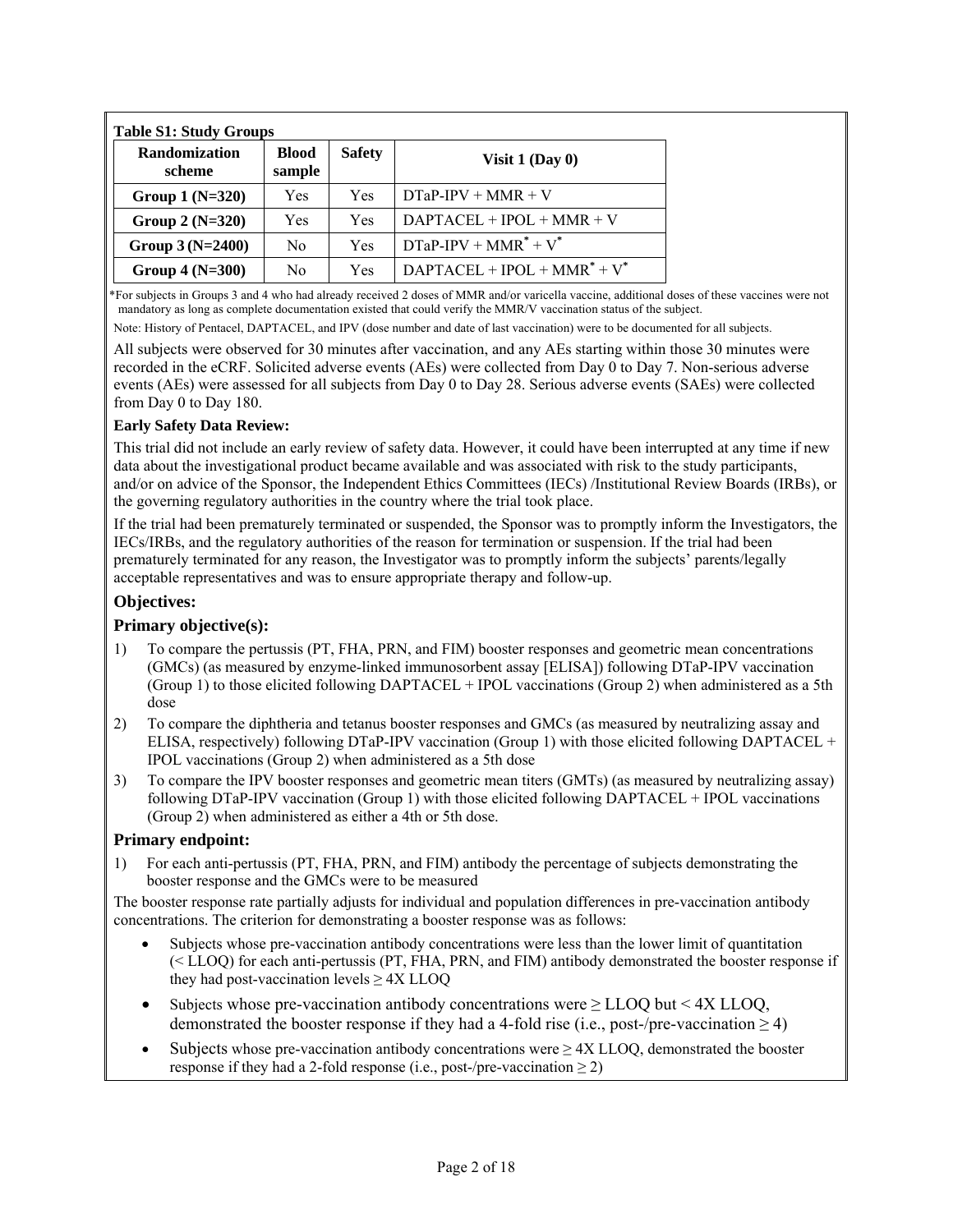- 2) For diphtheria and tetanus antibodies, the percentage of subjects demonstrating the booster response and the GMCs were to be assessed. The criterion for demonstrating a booster response was as follows:
	- Subjects whose pre-vaccination antibody concentrations were  $\leq 0.1$  IU/mL demonstrated the booster response if they had a post-vaccination level  $\geq 0.4$  IU/mL
	- Subjects whose pre-vaccination antibody concentrations were  $\geq 0.1$  IU/mL but  $\leq 2.0$  IU/mL demonstrated the booster response if they had a 4-fold rise (i.e., post-/pre-vaccination  $\geq$  4)
	- Subjects whose pre-vaccination antibody concentrations were  $\geq 2.0$  IU/mL, demonstrated the booster response if they had a 2-fold response (i.e., post-/pre-vaccination  $\geq$  2)
- 3) For IPV antibodies, the GMTs and the percentage of subjects demonstrating the booster response were to be assessed. The criterion for demonstrating a booster response was as follows:
	- Subjects whose pre-vaccination antibody concentrations were < 1:8 dilution (dil) demonstrated the booster response if they had post-vaccination levels  $\geq 1:8$  dil
	- Subjects whose pre-vaccination antibody concentrations were  $\geq 1:8$  dil, demonstrated the booster response if they had a 4-fold rise rate (i.e., post-/pre-vaccination  $\geq$  4)

## **Observational objectives:**

## **Immunogenicity**

- 1) To present the immune responses (as seroprotection rates, mean fold rise [post-/pre-vaccination], and reverse cumulative distribution curve [RCDCs]) of the pertussis (PT, FHA, PRN, and FIM), diphtheria, tetanus, and polio antigens following DTaP-IPV vaccination (Group 1) side-by-side with those elicited following DAPTACEL + IPOL vaccinations (Group 2) when administered as a 5th dose
- 2) To present the booster response and GMTs of subjects in Groups 1 and 2 receiving IPV as 4th dose side-byside with subjects receiving IPV as the 5th dose

### **Safety**

- 1) To describe the safety profile for Groups 1 and 3 combined, and Groups 2 and 4 combined
- 2) To describe the safety profile of the subjects with a 4th and 5th dose of IPV in Groups 1 and 3 combined, and Groups 2 and 4 combined
- **3)** To describe the safety profile of subjects with and without MMR and V vaccinations in Groups 1 and 3 combined, and Groups 2 and 4 combined

## **Observational endpoint:**

## **Immunogenicity:**

The following serological endpoints were measured on Day 0 prior to vaccination and 28 days after the vaccination in Group 1 and Group 2:

- Geometric means of fold-rises (GMFR) for anti-pertussis, anti-diphtheria, anti-tetanus, and anti-polio
	- Seroprotection rates for anti-diphtheria, anti-tetanus, and anti-polio antibodies
	- Anti-diphtheria antibody concentrations  $\geq 0.1$  IU/mL and  $\geq 1.0$  IU/mL
	- Anti-tetanus antibody concentrations  $\geq 0.1$  IU/mL and  $\geq 1.0$  IU/mL
	- Anti-polio types 1, 2, and 3 antibody titers  $\geq$  1:8 dil
- RCDCs were generated for pertussis (PT, FHA, PRN, and FIM), diphtheria, tetanus, and polio antibody concentrations for pre- (Day 0) and post-vaccination (Day 28)

#### **Safety / Reactogenicity:**

- Occurrence, nature (Medical Dictionary for Regulatory Activities [MedDRA] preferred term), duration, intensity, and relationship to vaccination of any unsolicited systemic AEs reported in the 30 minutes after vaccination with DTaP-IPV or DAPTACEL + IPOL
- Occurrence, time to onset, number of days of occurrence, intensity, action taken, and whether the reaction led to early termination from the study, of solicited (prelisted in the subject's diary card [DC] and eCRF) injection site reactions (injection site pain, injection site erythema, injection site swelling, change in limb circumference, and extensive limb swelling [ELS]) occurring up to 7 days after vaccination with DTaP-IPV or DAPTACEL + IPOL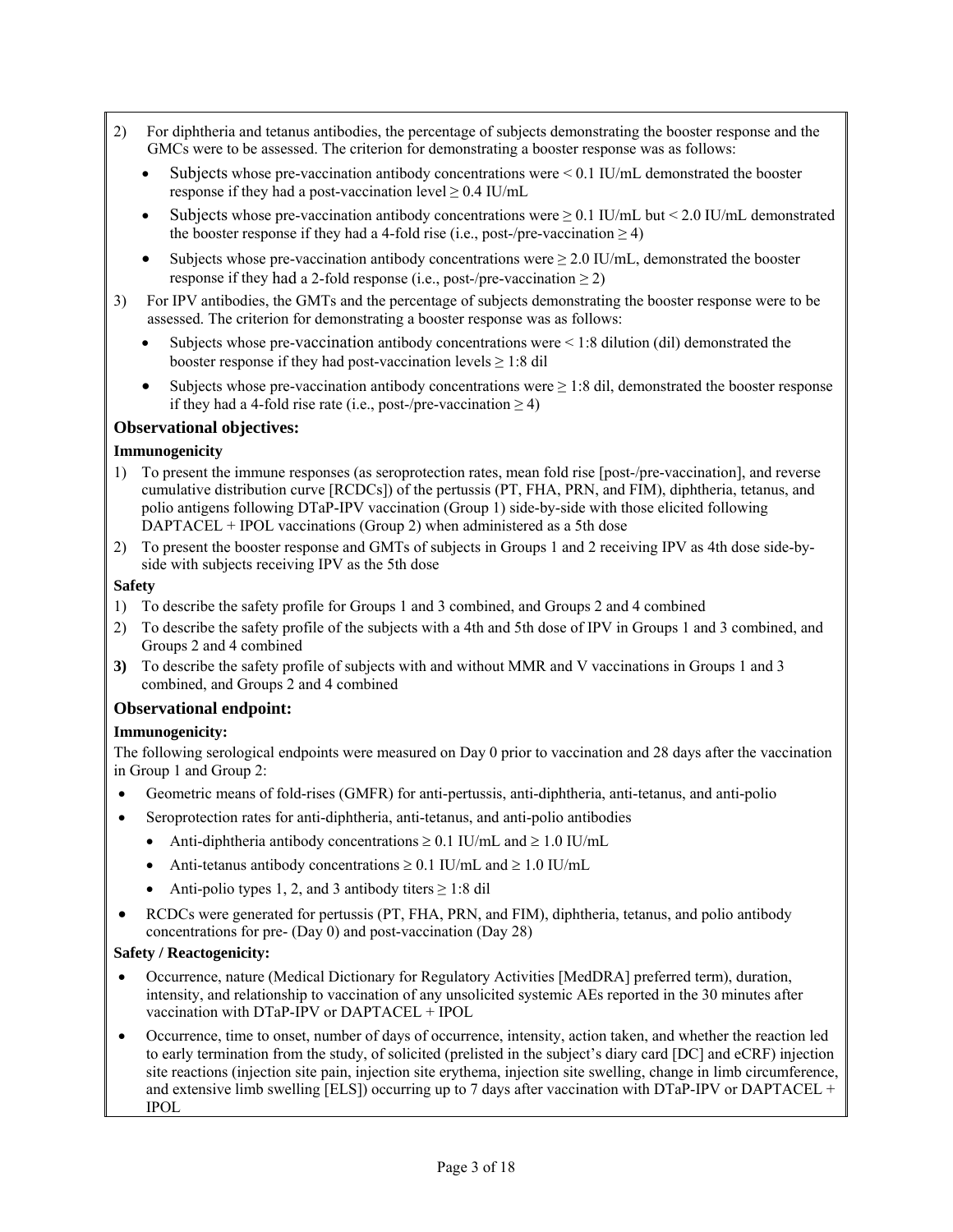- Occurrence, time to onset, number of days of occurrence, intensity, action taken, and whether the reaction led to early termination from the study, of solicited (prelisted in the subject's DC and eCRF) systemic reactions (fever, headache, malaise, and myalgia) occurring up to 7 days after vaccination with DTaP-IPV or DAPTACEL + IPOL
- Occurrence, nature (MedDRA preferred term), time to onset, duration, intensity, action taken, relationship to vaccination (for systemic AEs only), and whether the event led to early termination from the study, of unsolicited AEs occurring up to 28 days after vaccination with DTaP-IPV or DAPTACEL + IPOL
- Occurrence, nature (MedDRA preferred term), time to onset, duration, seriousness criteria, relationship to vaccination, outcome, and whether the event led to early termination from the study, of SAEs occurring throughout the trial (up to 6 months after vaccination)

### **Sample size** (Number of Subjects):

Planned: A total of approximately 3340 subjects were planned to be enrolled into 4 study groups

Enrolled: 3372 subjects were actually enrolled.

## **Schedules of Vaccination and Specimen Collection:**

### Vaccination

All subjects were randomized to receive either 1 dose each of  $DTaP-IPV + MMR + V$  or 1 dose each of DAPTACEL + IPOL + MMR + V on Day 0. MMR and V vaccines were not required for subjects in Groups 3 and 4 who could provide documentation that they had already received 2 doses of these vaccines.

### Blood sampling

Two blood samples were taken from the subjects in Group 1 and Group 2: the first sample was taken immediately before vaccination (Visit 1) and the second 28 to 42 days after vaccination (Visit 2).

### Collection of safety data

Each subject was observed for 30 minutes after vaccination and any immediate AEs were recorded in the eCRF. The subject's parent/legally acceptable representative recorded information about solicited reactions from Day 0 to Day 7 post-vaccination, and recorded information about unsolicited AEs from Day 0 to Day 28 in a DC.

- If the subject developed a significant change in limb circumference  $($  > 50 mm from baseline) or ELS (soft tissue swelling that occurred post-vaccination and extended from the injection site to involve an adjacent joint [e.g., the elbow, shoulder joint, or both]) of either arm during the 7-day period after vaccination, the parent/legally acceptable representative was required to contact the site on the same day the change in limb circumference or ELS was observed. If the ELS/joint involvement occurred on the left limb (study vaccine[s] arm), the site was to attempt to arrange for the subject to be seen at the study site within 24 hours to assess the extent of the reaction. Any ELS of the right arm (concomitant vaccines arm) was to be reported as an unsolicited AE. Site staff instructed the parent/legally acceptable representative to continue taking circumference measurements of both arms until the swelling was resolved.
- Staff contacted the subject's parent/legally acceptable representative by telephone at Day 8 (+3 days) to remind them to complete the DC for AEs that may have occurred from Day 0 to 7, to continue recording AE information, and to bring the completed DC with them to the Day 28 visit
- Staff reviewed the Day 0 to 28 safety data with the subject's parent/legally acceptable representative at Day 28 visit and collect the DC
- The subject's parent/ legally acceptable representative recorded information about unsolicited AEs in a memory aid (MA) through 6 months after the last vaccination. Staff contacted the subject's parent/ legally acceptable representative by telephone at 6 months (+14 days) post-vaccination to review AEs that may have occurred. Study staff members determined whether the AE should be classified as an SAE. The non-serious unsolicited AEs were collected in the source document and SAEs were recorded in the source document and transferred to the eCRF.

**Duration of Participation in the Trial:** The expected total duration of each subject's participation (first visit to last contact) was about 6 months.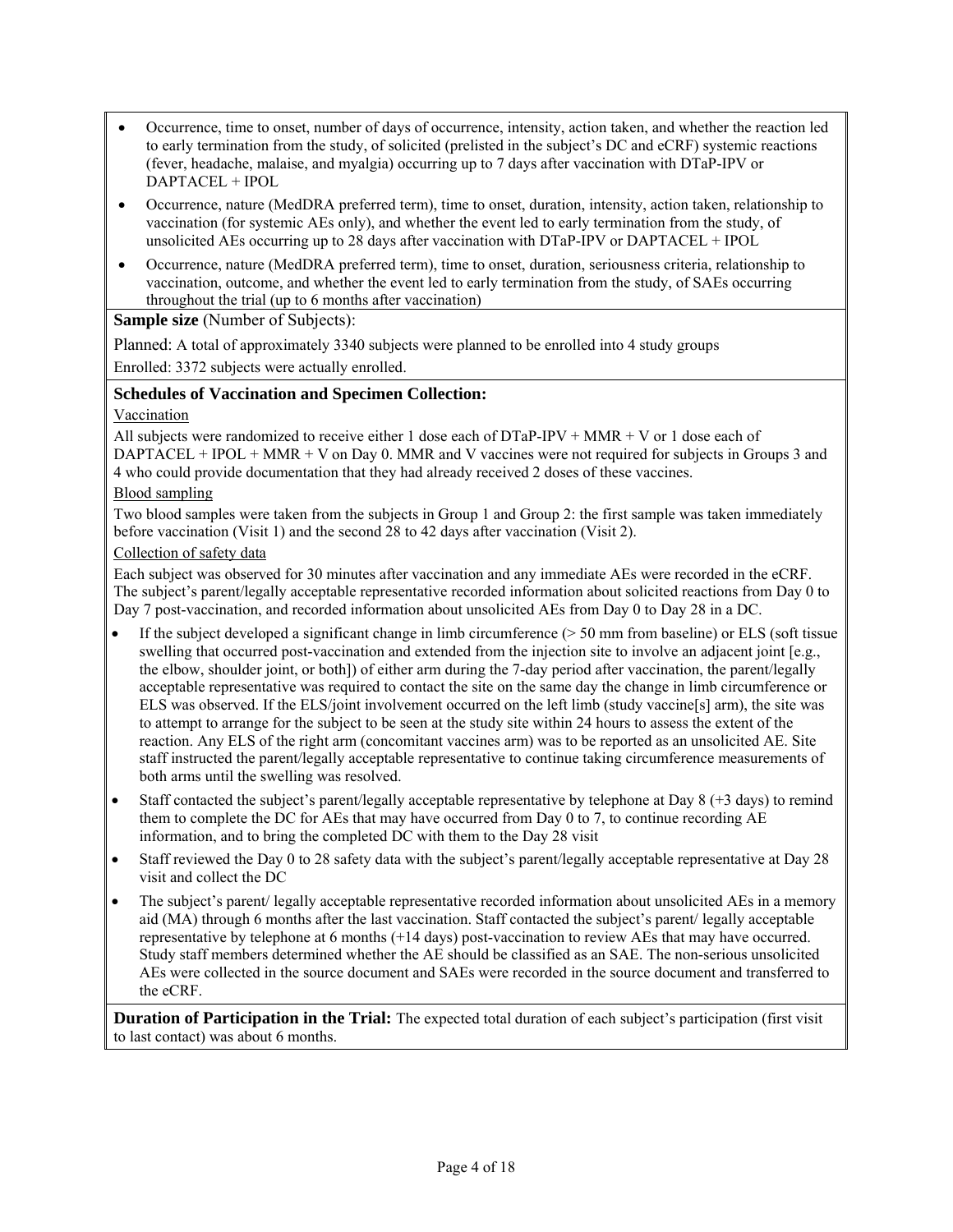# **Product Under Investigation:**

**DTaP-IPV**®**:** ( Diphtheria and Tetanus Toxoids and Acellular Pertussis Vaccine Adsorbed Combined with Inactivated Poliovirus Vaccine (Sanofi Pasteur Limited, Toronto, ON, Canada)

**Composition:** Each 0.5 mL dose contains:

## **Active ingredients:**

| Diphtheria Toxoid (D):                | 15 L f             |
|---------------------------------------|--------------------|
| Tetanus Toxoid (T):                   | 5Lf                |
| <b>Acellular Pertussis:</b>           |                    |
| Pertussis Toxoid (PT):                | $20 \mu$ g         |
| Filamentous Haemagglutinin (FHA):     | $20 \mu$ g         |
| Pertactin (PRN):                      | $3 \mu g$          |
| Fimbriae Types 2 and 3 (FIM):         | $5 \mu$ g          |
| Inactivated Poliovirus:               |                    |
| Type 1 (Mahoney):                     | 40 D-antigen units |
| Type $2$ (MEF-1):                     | 8 D-antigen units  |
| Type 3 (Saukett):                     | 32 D-antigen units |
| Other ingredients:                    |                    |
| Aluminum Phosphate (aluminum 0.33 mg) |                    |
| as the adjuvant:                      | $1.5 \text{ mg}$   |
| 2-phenoxyethanol as an excipient:     | $0.6\%$ v/v        |

Polysorbate 80: 10 ppm (by calculation)

#### **Form/Dose/Route:**

Liquid/0.5 mL/ Intramuscular

#### **Batch number:**

# **Control Product 1:**

**DAPTACEL**®**:** (DTaP) Diphtheria and Tetanus Toxoids and Acellular Pertussis Vaccine Adsorbed (Sanofi Pasteur Limited, Toronto, ON, Canada)

**Composition:** Each 0.5 mL dose contains:

#### **Active ingredients:**

| Diphtheria (D):                       | 15 Lf            |
|---------------------------------------|------------------|
| Tetanus $(T)$ :                       | 5 <sub>Lf</sub>  |
| Acellular Pertussis:                  |                  |
| Pertussis Toxoid (PT):                | $10 \mu$ g       |
| Filamentous Haemagglutinin (FHA):     | $5 \mu$ g        |
| Pertactin (PRN):                      | $3 \mu g$        |
| Fimbriae Types 2 and 3 (FIM):         | $5 \mu g$        |
| Other ingredients:                    |                  |
| Aluminum phosphate (aluminum 0.33 mg) |                  |
| as the adjuvant:                      | $1.5 \text{ mg}$ |
| 2-phenoxyethanol as an excipient:     | $0.6\%$ v/v      |
| <b>Form/Dose/Route:</b>               |                  |
| Liquid/0.5 mL/ Intramuscular          |                  |
| <b>Batch number:</b>                  |                  |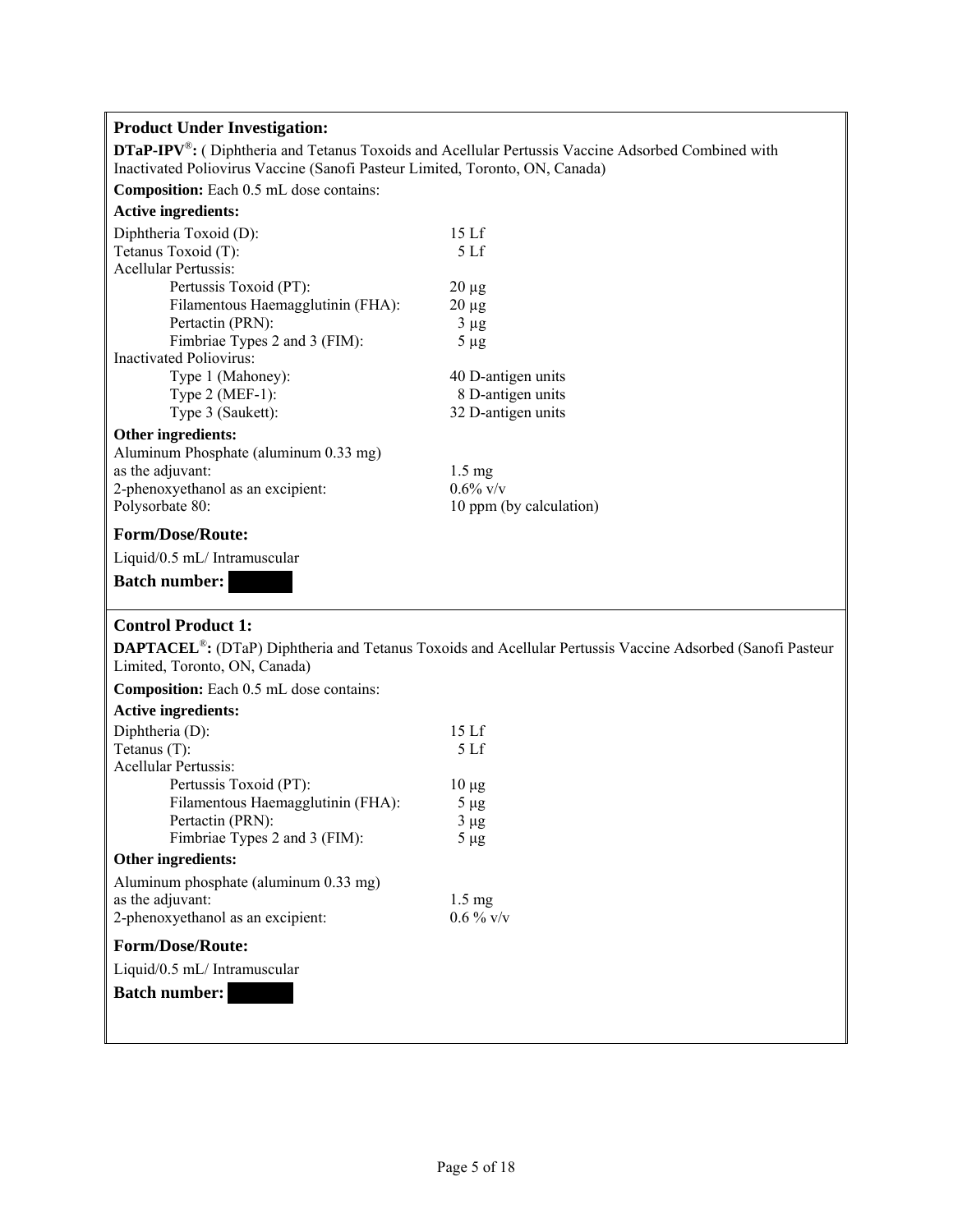# **Control Product 2:**

**IPOL®:** Poliovirus Vaccine Inactivated (Sanofi Pasteur SA, Lyon, France)

**Composition:** Each 0.5 mL dose contains:

### **Active ingredients:**

| Athan in an all antar   |                    |
|-------------------------|--------------------|
| Polio Type 3 (Saukett)  | 32 D-antigen units |
| Polio Type 2 (MEF-1)    | 8 D-antigen units  |
| Polio Type 1 (Mahoney): | 40 D-antigen units |

# **Other ingredients:**

2-phenoxyethanol as preservative: 0.5% Formaldehyde as preservative:  $0.02\%$ 

## **Form/Dose/Route:**

Liquid/0.5 mL/ Intramuscular or Subcutaneous

### **Batch number:**

# **Other Product 1:**

**M-M-R® II:** (MMR) Measles, Mumps, and Rubella Virus Vaccine Live (Merck & Co., Inc., Whitehouse Station, NJ, USA)

**Composition:** Each 0.5 mL dose of vaccine is formulated to contain the following active ingredients:

| Measles virus: | not less than $1,000$ TCID <sub>50</sub>  |
|----------------|-------------------------------------------|
| Mumps virus:   | not less than $12,500$ TCID <sub>50</sub> |
| Rubella virus: | not less than $1,000$ TCID <sub>50</sub>  |

# **Form/Dose/Route:**

Lyophilized/0.5 mL/Subcutaneous

**Batch number:** Commercial lot supplied by the clinical sites

## **Other Product 2:**

**VARIVAX®:** (V) Varicella Virus Vaccine Live (Oka/Merck) (Merck & Co., Inc., Whitehouse Station, NJ, USA) **Composition:** Each 0.5 mL dose of vaccine was formulated to contain a minimum of 1350 PFU of Oka/Merck varicella virus.

## **Form/Dose/Route:**

Lyophilized/0.5 mL/Subcutaneous

**Batch number:** Commercial lot supplied by the clinical sites

**Inclusion Criteria:** An individual must fulfill *all* of the following criteria in order to be eligible for trial enrollment:

- 1) Aged  $\geq$  4 to < 7 years on the day of inclusion
- 2) Informed consent form (ICF) has been signed and dated by the parent/guardian before the first study-related procedure
- 3) Subject and parent/guardian are able to attend all scheduled visits and to comply with all trial procedures
- 4) Subject has documented completion of 4-dose infant/toddler vaccination series with DAPTACEL and/or Pentacel vaccine(s) only

**Exclusion Criteria:** An individual fulfilling *any* of the following criteria was to be excluded from trial enrollment:

- 1) Participation in another clinical trial investigating a vaccine, drug, medical device, or medical procedure in the 4 weeks preceding the trial vaccination
- 2) Planned participation in another clinical trial during the present trial period
- 3) Receipt of any vaccine in the 4 weeks preceding the trial vaccination, except for inactivated influenza vaccine, which may be received at least 2 weeks before study vaccines (this exception does not apply to live attenuated influenza vaccines)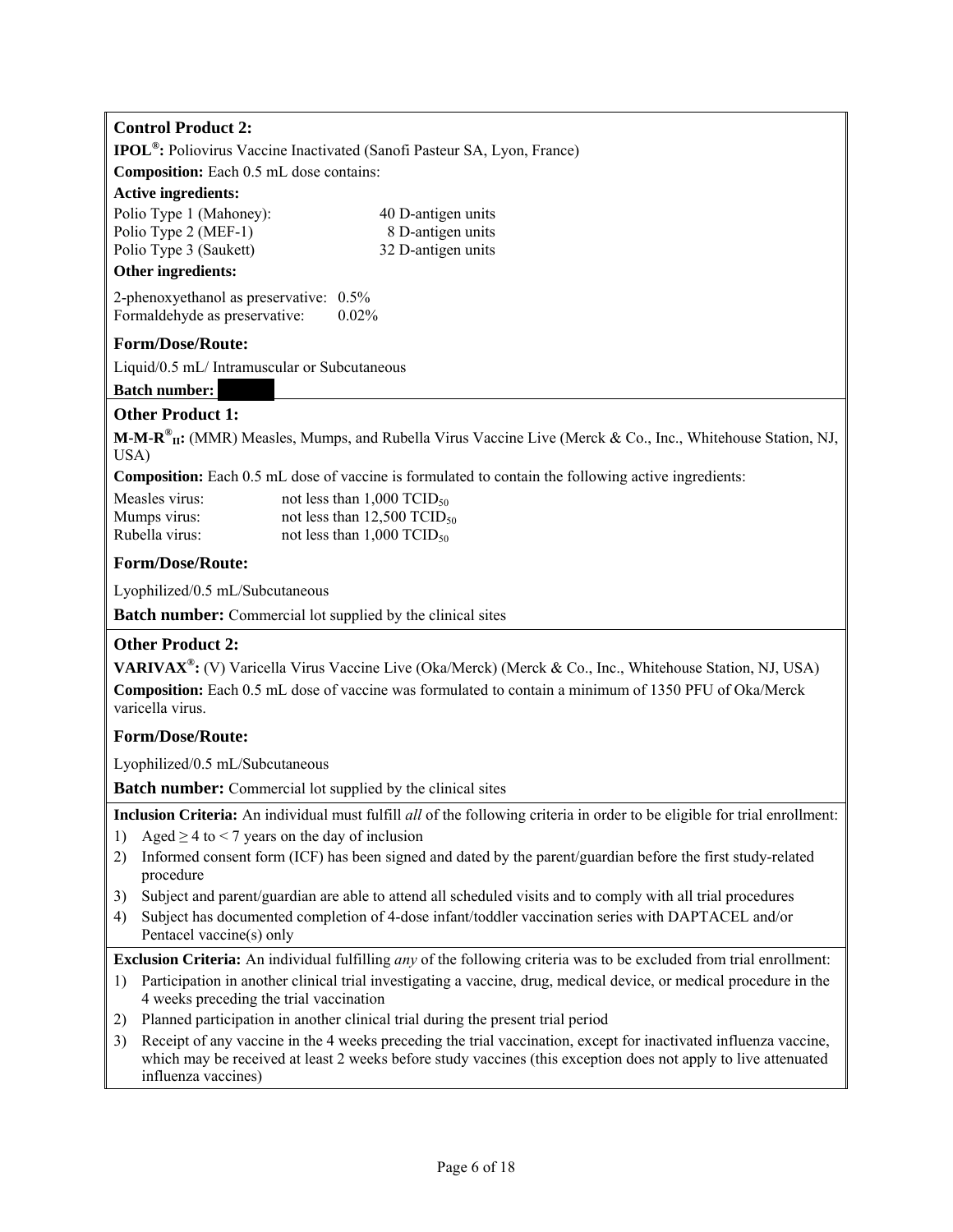- 4) Planned receipt of any vaccine in the 4 weeks following the trial vaccination, with the exception of inactivated influenza vaccine which may be received beginning 2 weeks after study vaccinations (this exception does not apply to live attenuated influenza vaccines)
- 5) Receipt of blood or blood-derived products in the past 3 months
- 6) Known or suspected congenital or acquired immunodeficiency; or receipt of immunosuppressive therapy such as anti-cancer chemotherapy or radiation therapy within the preceding 6 months; or long-term systemic corticosteroid therapy (prednisone or equivalent for more than 2 consecutive weeks within the past 3 months)
- 7) History of human immunodeficiency virus (HIV), hepatitis B, or hepatitis C
- 8) History of diphtheria, tetanus, or pertussis infection, confirmed either clinically, serologically, or microbiologically
- 9) Known systemic hypersensitivity to any of the vaccines' components, or history of a life-threatening reaction to the vaccines used in the trial or to a vaccine containing any of the same substances
- 10) Laboratory-confirmed thrombocytopenia, contraindicating IM vaccination
- 11) Bleeding disorder, or receipt of anticoagulants in the 3 weeks preceding inclusion, contraindicating IM vaccination
- 12) Chronic illness that, in the opinion of the Investigator, is at a stage where it might interfere with trial conduct or completion
- 13) Identified as a natural or adopted child of the Investigator or employee with direct involvement in the proposed study.

### **Temporary Contraindications**:

A prospective subject was not included in the study until the following conditions and/or symptoms were resolved:

Febrile illness (temperature  $\geq 38.0^{\circ}\text{C}$  [ $\geq 100.4^{\circ}\text{F}$ ]) or moderate or severe acute illness/infection (according to Investigator judgment) within 24 hours of vaccination

#### **Statistical methods**

#### **Immunogenicity**

#### *Primary Hypothesis 1*

The primary hypothesis 1 was that anti-pertussis booster response rates and GMCs for pertussis antigens (PT, FHA, PRN, and FIM) would be non-inferior in subjects who receive DTaP-IPV as a 5th dose when compared to subjects who receive DAPTACEL + IPOL as a 5th dose.

#### *Booster Response for Pertussis*

Non-inferiority of DTaP-IPV was demonstrated if the lower limits of the 2-sided 95% confidence intervals (CIs) of the difference (DTaP-IPV minus DAPTACEL + IPOL) in post-vaccination booster response rates for all pertussis antigens (PT, FHA, PRN, and FIM) between groups were  $> -10\%$ 

#### *GMCs for Pertussis*

Non-inferiority of DTaP-IPV was demonstrated if the lower limits of the 2-sided 95% CIs of the ratio (DTaP-IPV / DAPTACEL + IPOL) in post-vaccination GMCs for pertussis antigens (PT, FHA, PRN, and FIM) between groups were  $> 2/3$ 

#### *Primary Hypothesis 2*

The primary hypothesis 2 was that anti-diphtheria toxoid and anti-tetanus toxoid booster response rates and GMCs would be non-inferior in subjects who receive DTaP-IPV as a 5th dose when compared to subjects who receive DAPTACEL + IPOL as a 5th dose.

#### *Booster Response for Diphtheria and Tetanus*

Non-inferiority of DTaP-IPV was demonstrated if the lower limits of the 2-sided 95% CIs of the difference (DTaP-IPV minus DAPTACEL + IPOL) in post-vaccination booster response rates for diphtheria and tetanus between groups were  $> -10\%$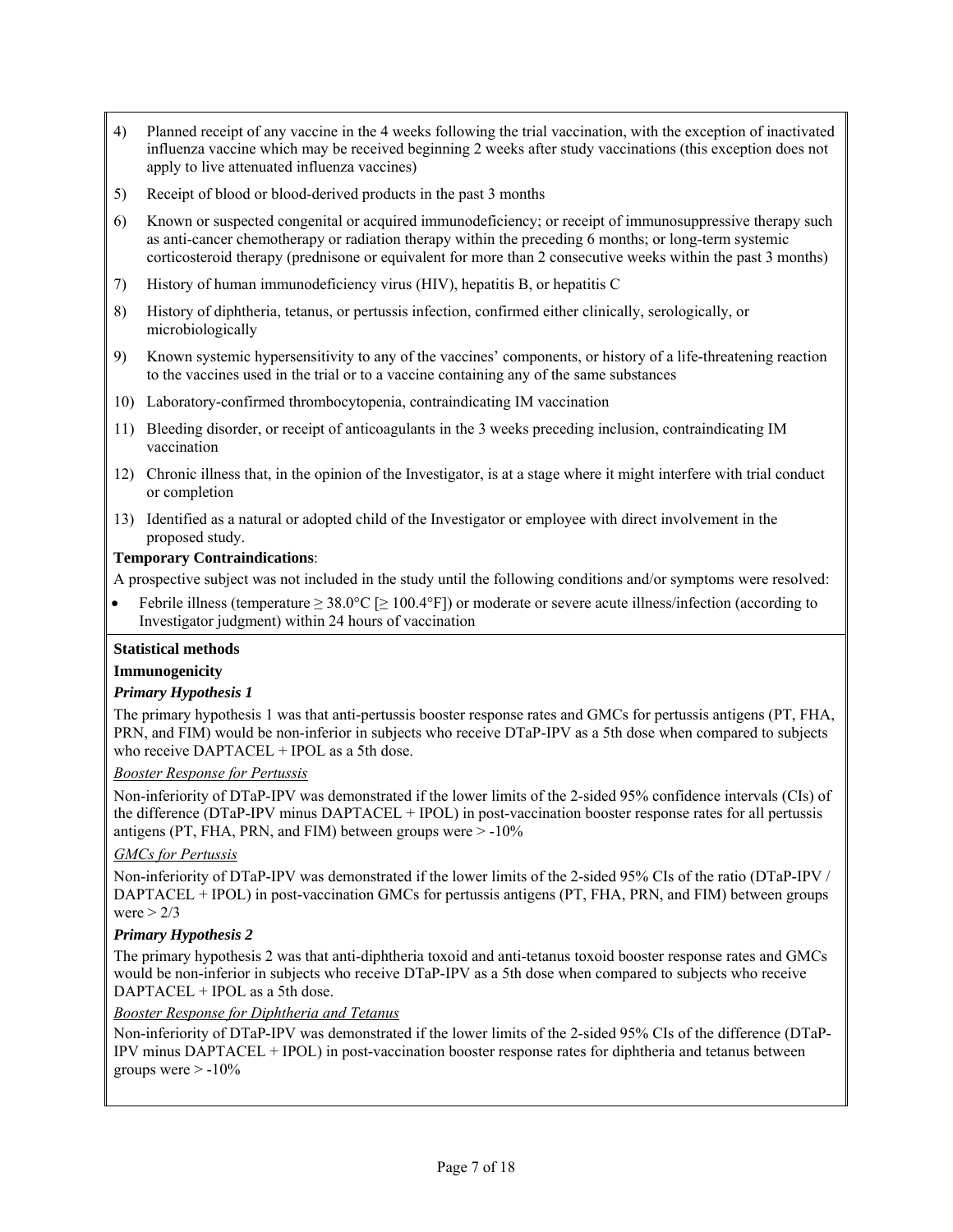# *GMCs for Diphtheria and Tetanus*

Non-inferiority of DTaP-IPV was demonstrated if the lower limits of the 2-sided 95% CIs of the ratio (DTaP-IPV / DAPTACEL + IPOL) in post-vaccination GMCs for diphtheria and tetanus between groups were  $>2/3$ 

### *Primary Hypothesis 3*

The primary hypothesis 3 was that the immune response to poliovirus vaccine antigens (poliovirus types 1, 2, and 3) in terms of the proportion of subjects who achieve antibody titers  $\geq 1:8$  dil (booster response) and GMTs would be non-inferior in subjects who receive DTaP-IPV as a 5th dose when compared to subjects who receive DAPTACEL + IPOL as a 5th dose.

### *Booster response for Polio*

Non-inferiority of DTaP-IPV was demonstrated if the lower limits of the 2-sided 95% CIs of the difference (DTaP-IPV minus DAPTACEL + IPOL) in post-vaccination booster response rates for polio types 1, 2, and 3 between groups were  $> -10\%$ 

## *GMTs for Polio*

Non-inferiority of DTaP-IPV was demonstrated if the lower limits of the 2-sided 95% CIs of the ratio (DTaP-IPV / DAPTACEL + IPOL) in post-vaccination GMTs for each polio antigen between groups were  $> 2/3$ .

### **Statistical methods for observational objectives:**

#### *Immunogenicity*

The following statistical analyses were computed for the specified antibody titers or concentrations:

- Seroprotection rates of the diphtheria, tetanus, and polio antigens following DTaP-IPV vaccination (Group 1) with those elicited following DAPTACEL + IPOL vaccinations (Group 2)
- Geometric mean fold rise (and 95% CIs) of the pertussis, diphtheria, tetanus, and polio antigens following DTaP-IPV vaccination (Group 1) with those elicited following DAPTACEL + IPOL vaccinations (Group 2).
- Percentage of subjects achieving 4-fold rise (and 95% CIs) of the pertussis [PT, FHA, PRN, and FIM], diphtheria, tetanus, and polio antigens following DTaP-IPV vaccination (Group 1) with those elicited following DAPTACEL + IPOL vaccinations (Group 2).
- RCDCs of the pertussis [PT, FHA, PRN, and FIM], diphtheria, tetanus, and polio antigens following DTaP-IPV vaccination (Group 1) with those elicited following DAPTACEL + IPOL vaccinations (Group 2).
- Booster response and GMTs of subjects in Groups 1 and 2 receiving IPV as 4th dose compared to those receiving IPV as 5th dose.

#### *Safety*

The number and percentage of subjects reporting any solicited injection site reactions and/or solicited systemic reactions were summarized by study group, intensity (Grade 1, Grade 2, Grade 3), and period (Days 0 to 3, Days 4 to 7, and Days 0 to 7 after each vaccination) for each reaction term. For the time periods in which more than one intensity grade was recorded, the highest intensity grade was used. Exact 2-sided 95% CIs were calculated for the percentages.

Unsolicited AEs and immediate reactions were coded by MedDRA preferred term and system organ class (SOC). The number and percentage of subjects reporting any unsolicited AE were summarized by study group and intensity for each preferred term and SOC that had at least one report, as well as by relationship to the study vaccine. Unsolicited AEs were to be reported from Day 0 through Day 28. SAEs were to be tabulated separately from Day 0 through Day 28 and from Day 0 through Day 180.

#### **Sample Size Calculations**

The total sample size of the study was approximately 3340. In this age group, the expected drop out rate is about 10%.

Sample size for immunogenicity endpoints (640 subjects) was estimated to show non-inferiority in all primary objectives with 90.1% overall power.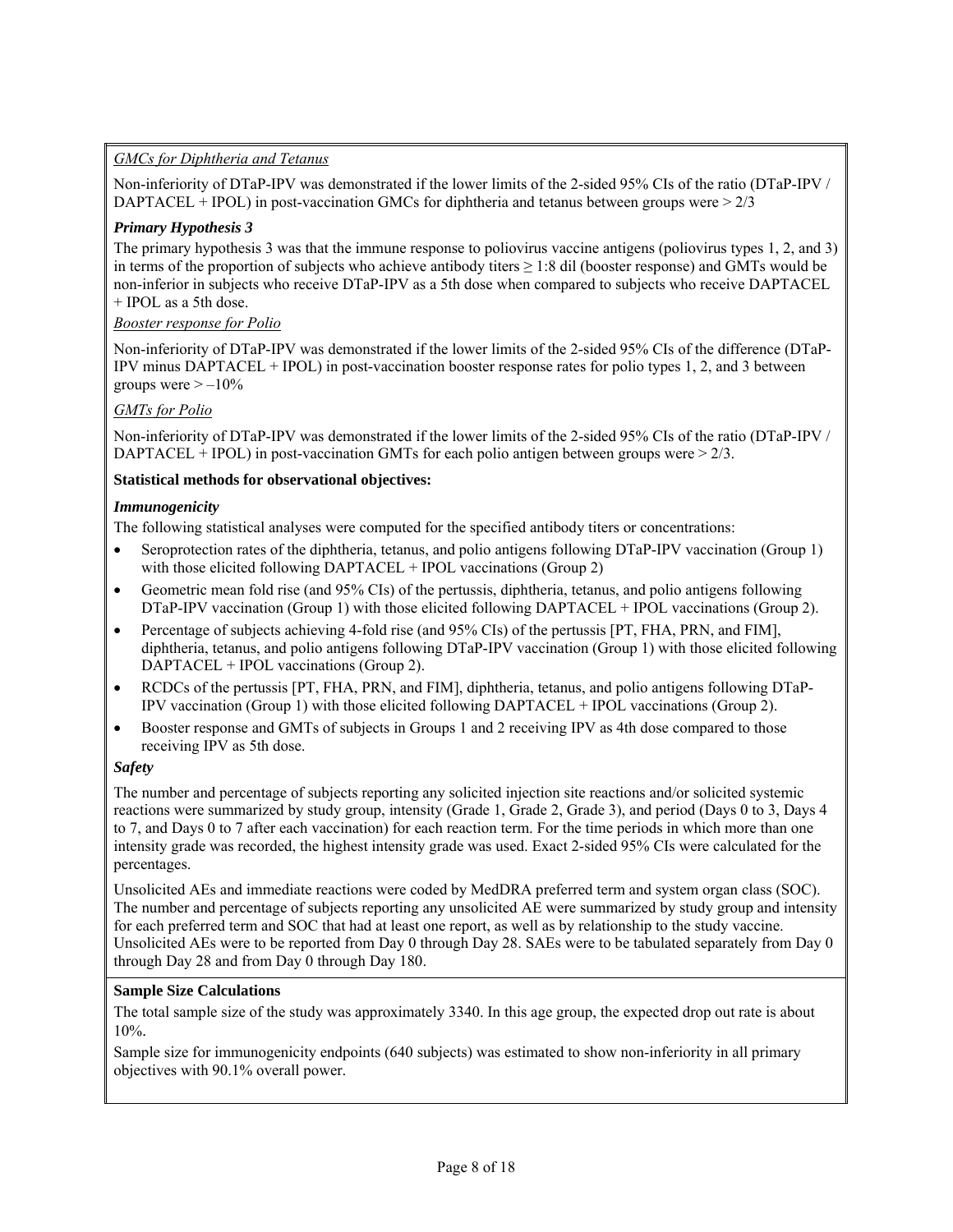### **Results summary: Disposition of Subjects Disposition of Subjects**

### *All Randomized Subjects*

The first subject in this trial was enrolled on 28 April 2011. The last D28 visit for the study took place on 09 January 2013.

A total of 3372 subjects were randomized in this study (324 in Group 1, 327 in Group 2, 2419 in Group 3, and 302 in Group 4). Of these 3372 subjects, 651 subjects were categorized as the immunogenicity subset (Groups 1 and 2) and were scheduled for pre- and post-vaccination blood sample collection. Group 1 subjects were randomized to receive DTaP-IPV; Group 2 subjects were randomized to receive DAPTACEL + IPOL. Safety information was collected for subjects in all groups.

Of the 2743 subjects randomized to receive DTaP-IPV, 99.7% (2734/2743) received the vaccine; of the 629 subjects randomized to receive DAPTACEL + IPOL, 99.5% (626/629) received the vaccine. One subject in Group 1 and 8 subjects in Group 3 did not receive DTaP-IPV. Three subjects in Group 4 did not receive DAPTACEL + IPOL. All subjects in Group 2 received the vaccine.

Of the 3372 subjects randomized in the study, 3354 subjects were included in the Safety Analysis Set (SafAS). Of the subjects randomized to the DTaP-IPV group, 99.6% (2733/2743) were included in the SafAS; of the subjects randomized to the DAPTACEL + IPOL group, 98.7% (621/629) were included in the SafAS.

There were 605 subjects in the Immunogenicity Full Analysis Set (FAS) and 516 subjects in the Per-Protocol (PP) analysis set.

Of the randomized subjects, 97.4% (3284/3372) completed all study activities up to the 28 day safety contact: 97.6% (2676/2743) of subjects in the DTaP-IPV group and 96.7% (608/629) of subjects in the DAPTACEL + IPOL group.

Of the randomized subjects, 96.3% (3246/3372) completed all study activities up to the 180 day safety follow-up phone call: 96.5% (2647/2743) of subjects in the DTaP-IPV group and 95.2% (599/629) of subjects in the DAPTACEL + IPOL group.

### *Reasons for Withdrawal*

A total of 88 subjects were discontinued. These subjects were categorized according to the reasons noted on the termination page in the eCRF.

No subjects were discontinued due to an SAE or AE

The most frequently reported reason for discontinuation from the study was "Non-compliance with the protocol." Of the total of 39/3372 (1.2%) subjects who were discontinued for non-compliance: 30/2743 (1.1%) in the DTaP-IPV vaccination Groups 1 and 3; and 9/629 (1.4%) in the DAPTACEL + IPOL vaccination Groups 2 and 4.

Of the total number of 29/3372 (0.9%) subjects who discontinued as "Lost to follow-up": 21/2743 (0.8%) were in the DTaP-IPV vaccination groups, and 8/629 (1.3%) in the DAPTACEL + IPOL vaccination groups.

Of the total number of 19/3372 (0.6%) subjects who were "Voluntary withdrawal not due to an AE": 15/2743  $(0.6\%)$  were in the DTaP-IPV vaccination groups, and  $4/629$   $(0.6\%)$  in the DAPTACEL + IPOL vaccination groups.

The reason for discontinuation was missing for 1 subject from Group 1.

#### **Protocol Deviations**

## *All Randomized Subjects*

Of the 3372 subjects randomized to study M5I02, 6.1% (168/2743) of subjects in the DTaP-IPV groups and 15.1% (95/629) of subjects in the DAPTACEL + IPOL groups had at least 1 protocol violation.

Overall, 5.1% (139/2743) of subjects in the DTaP-IPV group and 8.6% (54/629) of subjects in the DAPTACEL + IPOL group did not meet inclusion / exclusion criteria. These numbers were higher than expected and largely due to an error which was made during the conversion from paper to electronic medical records (EMR) at 1 US site. Overall, a total of 178 subjects who did not receive or could not be confirmed to have received 4 doses of DAPTACEL and/or Pentacel prior to the study were mistakenly enrolled: 79 of these subjects were enrolled to the immunogenicity subset and were subsequently excluded from the PP analysis set.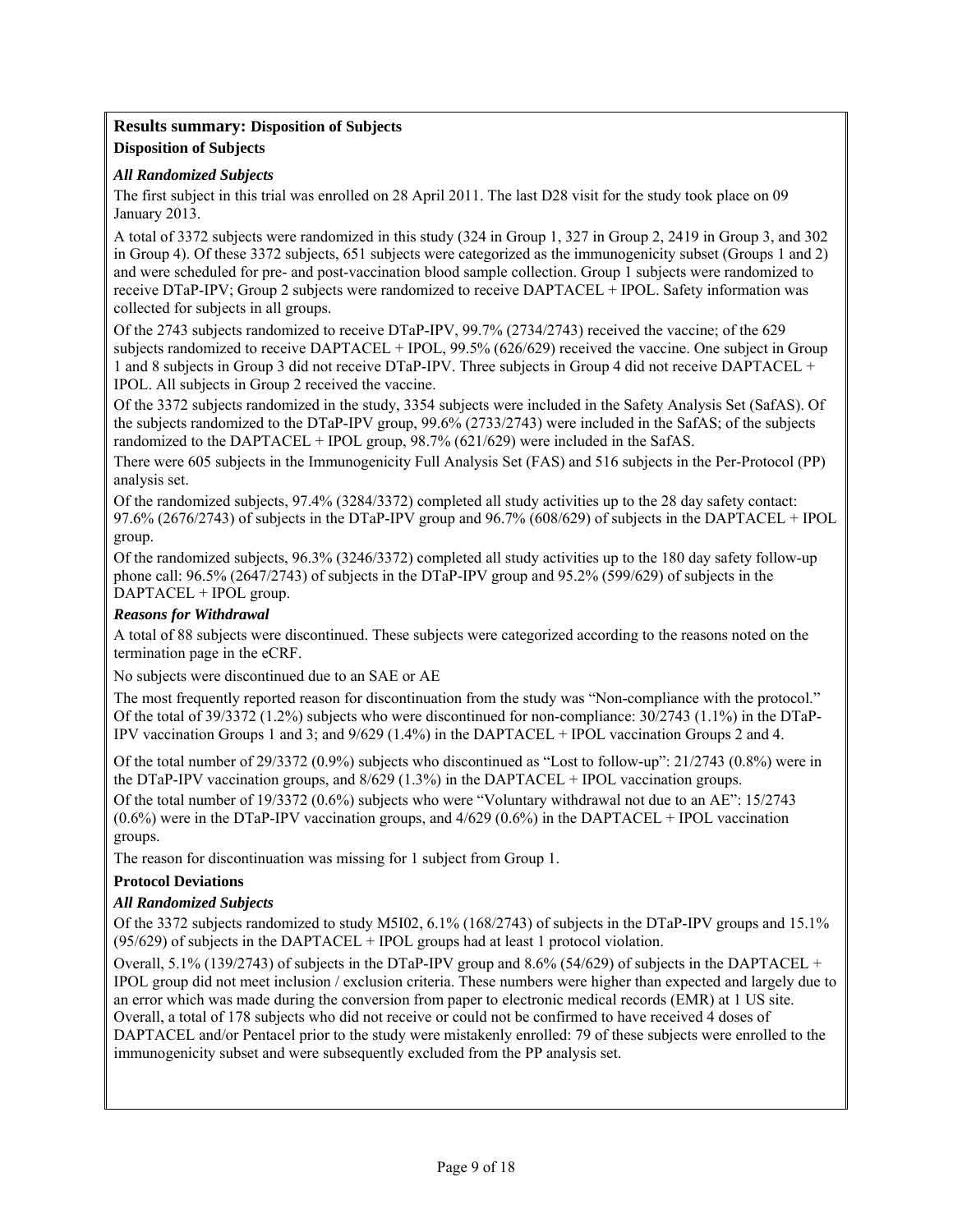Other common protocol deviations were:

- Subjects who did not provide a post-dose serology sample in the proper time window: 0.9% (25/2743) and 4.9% (31/629) of subjects in DTaP-IPV and DAPTACEL + IPOL, respectively.
- Subjects who did not receive vaccine: 0.5% (13/2743) and 1.4% (9/629) of subjects in DTaP-IPV and DAPTACEL + IPOL, respectively.

# **Demographic and Baseline Characteristics**

## *All Randomized Subjects*

Overall, the ratio of males to females was well-balanced in the All Randomized Subjects set (51.5% [1736/3372] males to 48.5% [1636/3372] females). In the DTaP-IPV and DAPTACEL + IPOL groups, 51.5% (1413/2743) and 51.4% (323/629) of subjects were male, respectively.

The mean age for both groups was 4.4 years, and the majority of the subjects were Caucasian (75.7% [2551/3372]), followed by Black (8.6% [291/3372]), and Hispanic (7.9% [268/3372]). Ethnicity was well-balanced between both groups.

## *Immunogenicity Subset (Groups 1 and 2)*

Overall, the ratio of males to females was well-balanced in the PP analysis set (54.3% [280/516] males to 45.7% [236/516] females). In the DTaP-IPV and DAPTACEL + IPOL groups, 54.8% (144/263) and 53.8% (136/253) of subjects were male, respectively.

In the PP analysis set, the mean age for both groups was 4.4 years, and the majority of the subjects were Caucasian (67.1% [346/516]), Black (14.0% [72/516]), or Hispanic (10.3% [53/516]).

The same trends were observed for the FAS.

### **Immunogenicity Results**

The analyses of the antibody responses were performed in both the PP analysis set and the FAS for immunogenicity. Results for both analysis sets were aligned, followed the same trends, and supported the same conclusions.

### **Primary Objective 1: Pertussis (PT, FHA, PRN, and FIM) Booster Responses and GMCs**

#### *Booster Response for Pertussis*

Booster response was experienced by 94.9% to 97.2% of subjects in the DTaP-IPV to each of the pertussis components (PT, FHA, PRN, and FIM) compared to 87.5% to 93.1% in the DAPTACEL + IPOL group. Noninferiority was achieved for PT (with booster response rate difference 5.4% [95% CI: 0.7% to 10.2%]), FHA (with booster response rate difference 7.4% [95% CI: 2.5% to 12.5%]), PRN (with booster response rate difference 3.7% [95% CI: -0.2% to 7.9%]), and FIM (with booster response rate difference 4.8% [95% CI: 0.9% to 9.1%]).

Results were similar in the FAS.

#### *GMCs for Pertussis*

Pre-vaccination GMCs were similar in both study groups. After booster vaccination, the increase in GMC was observed in both study groups, with the subjects in the DTaP-IPV group showing consistently higher postvaccination levels than the subjects in the DAPTACEL + IPOL group for all 4 pertussis antigens (PT: 121 EU/mL vs. 61.3 EU/mL; FHA: 123 EU/mL vs. 79.0 EU/mL; PRN: 283 EU/mL vs. 187 EU/mL; and FIM: 506 EU/mL vs. 379 EU/mL, respectively). Post-vaccination non-inferiority results were similar for all antigens in the FAS. GMC ratios ranged from 1.33 to 1.97 for the 4 antigens. Non-inferiority was achieved for each pertussis antigen (PT, FHA, PRN, and FIM). Results were similar in the FAS.

## **Primary Objective 2: Diphtheria and Tetanus Toxoid Booster Responses and GMCs**

*Booster Response for Diphtheria and Tetanus* 

Non-inferiority was achieved for tetanus (with booster response rate difference –0.1% [95% CI: –6.5% to 6.3%]) and diphtheria (with booster response rate difference  $-1.9\%$  [95% CI:  $-4.8\%$  to 0.6%]). Results were similar in the FAS.

#### *GMCs for Diphtheria and Tetanus*

The pre-vaccination GMCs for tetanus and diphtheria were similar in both study groups. After booster vaccination, the subjects in both groups achieved similarly high GMC/GMT levels (tetanus 6.42 IU/mL vs. 5.48 IU/mL; diphtheria 18.6 IU/mL vs. 15.5 IU/mL for DTaP-IPV and DAPTACEL + IPOL, respectively). Results were similar in the FAS.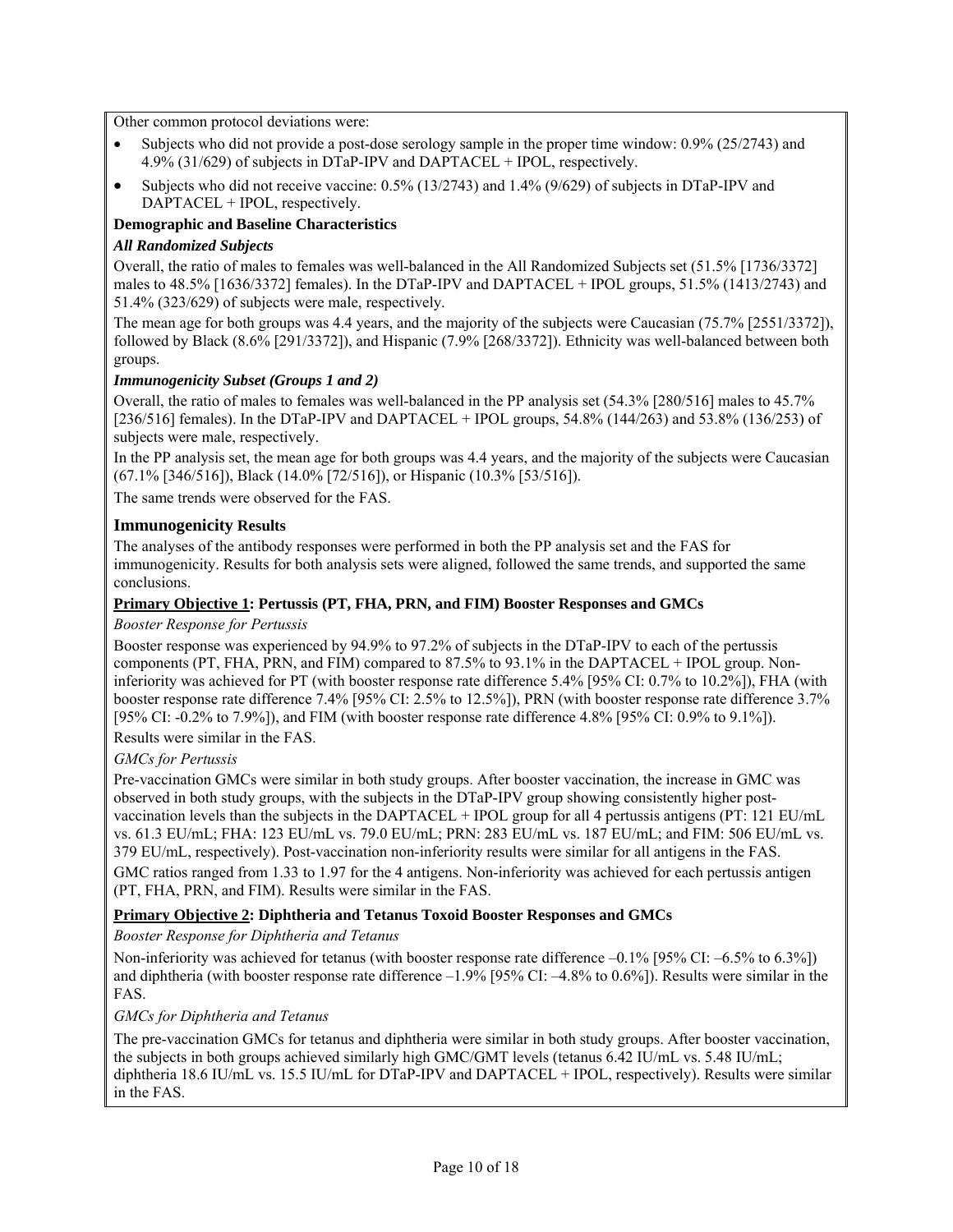Non-inferiority of GMC ratio was achieved for both tetanus (1.17 [95% CI: 0.998 to 1.38]) and diphtheria (1.20 [95% CI: 1.01 to 1.42]). Results were similar in the FAS

### **Primary Objective 3: Polio Booster Responses and GMTs**

*Booster Response for Polio* 

Non-inferiority was achieved for polio type 1 (with booster response rate difference 3.7% [95% CI: –2.8% to 10.1%]), polio type 2 (with booster response rate difference –0.7% [95% CI: –7.9% to 6.5%, and polio type 3 (with booster response rate difference 0.3% [95% CI: –6.0% to 6.7%]). Results were similar in the FAS *GMTs for Polio* 

The pre-vaccination GMTs were similarly low in both study groups. Post-vaccination GMTs were similarly high in both study groups, ranging from 2731 to 4591 for all 3 polio types. Results were similar in the FAS.

Non-inferiority of GMT ratio was achieved for polio type 1 (1.27 [95% CI: 1.06 to 1.52]), polio type 2 (0.9 [95% CI: 0.750 to 1.07]), and polio type 3 (1.34 [95% CI: 1.10 to 1.64]). Results were similar in the FAS.

Figures S1 and S2 present a summary of all non-inferiority comparisons for the primary objectives.

#### **Figure S1: Non-inferiority comparison of post-vaccination booster response rates – PP Analysis Set**

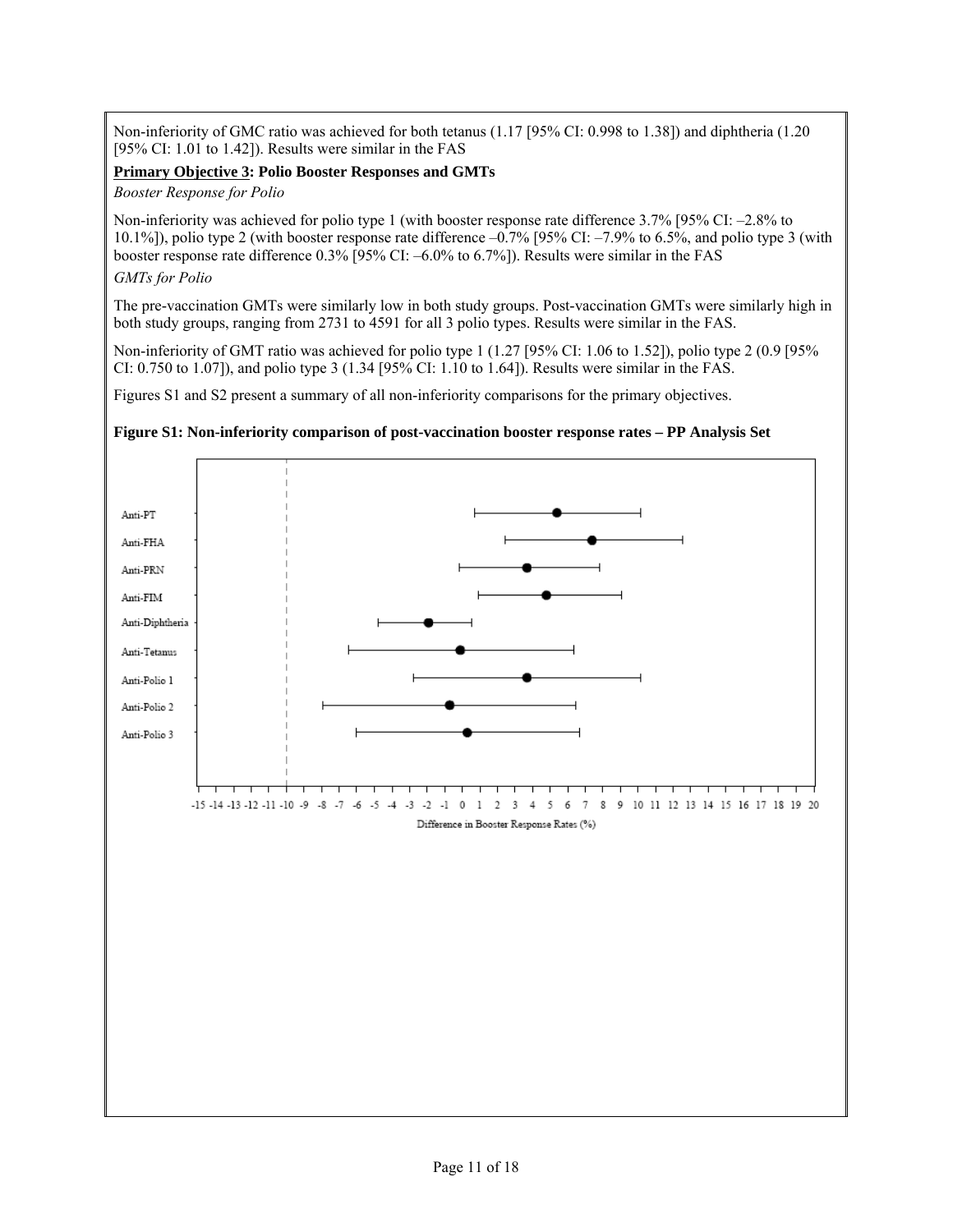

## **Observational Objectives**

For exploratory purposes, the following immunogenicity endpoints were tested for non-inferiority between the DTaP-IPV group and the DAPTACEL + IPOL group in a similar fashion as the booster response rates in the primary hypothesis: seroprotection rates for tetanus, diphtheria, and polio antigens; 4-fold rise rates for pertussis, tetanus, diphtheria, and polio antigens; and GMFR for pertussis, diphtheria, tetanus, and polio antigens. The comparisons were based on testing the difference between 2 proportion parameters. Differences in seroprotection rates (for tetanus, diphtheria, and polio antigens) and differences in 4-fold rise rates (for pertussis, tetanus, diphtheria, and polio antigens), and their 2-sided 95% CIs were calculated. Non-inferiority of DTaP-IPV was demonstrated if the lower limits of the 2-sided 95% CIs of the difference (DTaP-IPV minus DAPTACEL + IPOL) were  $> -10\%$ .

## **Observational Objective 1**

*Anti-Pertussis 4-Fold Rise Rates* 

Non-inferiority of 4-fold rise rate difference was achieved for PT (7.8% [95% CI: 2.3% to 13.4%]), FHA (11.3% [95% CI: 4.4% to 18.0%]), PRN (3.5% [95% CI: -2.1% to 9.1%]), and FIM (6.9% [95% CI: 0.5% to 13.2%]). Results were similar in the FAS.

*Anti-Pertussis Geometric Means of Fold Rise* 

The geometric means of fold-rise (GMFR) results for the DTaP-IPV group (range: 13.0 to 16.9) were higher than those for the DAPTACEL + IPOL group (range: 7.16 to 10.8) for each pertussis antigen (PT, FHA, PRN, and FIM). Results were similar in the FAS.

*Anti-Tetanus and Anti-Diphtheria Antibody Seroprotection Rates at Level ≥ 0.1 IU/mL* 

At the 0.1 IU/mL level, pre-vaccination seroprotection rates were present in most subjects for both tetanus and diphtheria in both vaccination groups, ranging from 83.1% to 91.7% of subjects. After booster vaccination, the range rose to 99.2% to 100.0% of subjects in both vaccination groups.

The non-inferiority test for exploratory purposes showed that DTaP-IPV was non-inferior to DAPTACEL + IPOL for tetanus (0.8% [95% CI: –0.8% to 2.8%]) and diphtheria (0.4% [95% CI: –1.1% to 2.2%]). Results were similar in the FAS.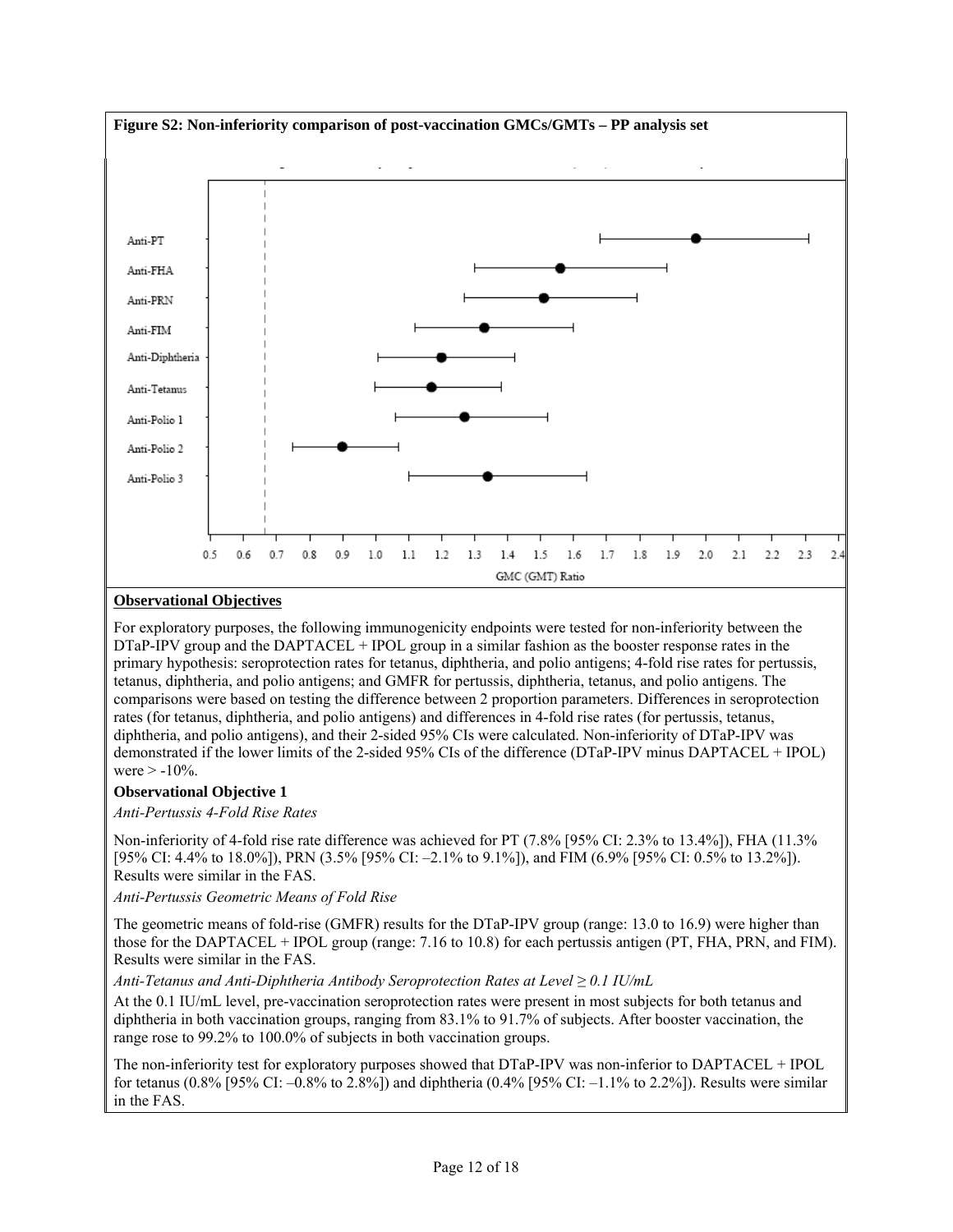*Anti -Tetanus and Anti-Diphtheria Antibody Seroprotection Rates at Level ≥ 1.0 IU/mL*

At the 1.0 IU/mL level, which is indicative of long-term protection, the pre-vaccination rates ranged from 28.9% to 36.6% of subjects. After booster vaccination, the range rose to 96.8% to 99.6% of subjects with long-term protection against both tetanus and diphtheria. Results were similar in the FAS.

The non-inferiority test for exploratory purposes showed that DTaP-IPV was non-inferior to DAPTACEL + IPOL for tetanus (2.0% [95% CI: –0.6% to 5.1%]) and diphtheria (0.0% [95% CI: –1.8% to 1.8%]). Results were similar in the FAS.

*Anti-Tetanus and Anti-Diphtheria 4-Fold Rise Rates* 

The non-inferiority test for exploratory purposes showed that DTaP-IPV was non-inferior to DAPTACEL + IPOL for tetanus (0.5% [95% CI: –7.0% to 7.9%]) and diphtheria (–1.5% [95% CI: –5.0% to 2.0%]). Results were similar in the FAS.

*Anti-Tetanus and Anti-Diphtheria GMFR* 

The GMFR for the DTaP-IPV group were similar when compared with the results for the DAPTACEL + IPOL group for each antigen. Results were similar in the FAS.

*Anti-Polio Antibody Seroprotection Rates at Level ≥ 1:8 / dil* 

The non-inferiority test for exploratory purposes showed that DTaP-IPV was non-inferior to DAPTACEL + IPOL for polio type 1 (0.4% [95% CI: –1.1% to 2.2%]), polio type 2 (0.0% [95% CI: –1.5% to 1.5%]), and polio type 3 (0.0% [95% CI: –1.5% to 1.5%]). Results were similar in the FAS.

#### *Anti-Polio GMFR*

The GMFR for the DTaP-IPV group were 25.2, 16.2, and 43.6 for types 1, 2, and 3, respectively; the results for the DAPTACEL + IPOL group were 21.1, 20.8, and 37.5 for types 1, 2, and 3, respectively. Results for polio types 1 and 3 were higher in the DTaP-IPV group than in the DAPTACEL + IPOL group, and lower for type 2. Results were similar in the FAS.

*Anti-Polio 4-Fold Rise Rates* 

The non-inferiority test using 4-fold rise rate difference showed that DTaP-IPV was non-inferior to DAPTACEL + IPOL for polio type 1 (3.7% [95% CI: –2.8% to 10.1%]), polio type 2 (–0.7% [95% CI: –7.9% to 6.5%]), and polio type 3 (0.3% [95% CI: –6.0% to 6.7%]). Results were similar in the FAS.

*Reverse Cumulative Distribution Curves* 

RCDCs were generated for pre- and post-vaccination responses to each antigen in both the PP analysis set and FAS. Comparing pre- and post-vaccination responses, both the DTaP-IPV and DAPTACEL + IPOL vaccinations were observed to induce a good immune response for each vaccine antigen, as evidenced by the shift to the right after the booster vaccination.

For each of the 4 pertussis antigens, in the post-vaccination curves, the distribution of antibody concentrations in the DTaP-IPV group shifted further right than those in the DAPTACEL + IPOL group. For the tetanus, diphtheria, and poliovirus antigens, the post-vaccination distribution curves were closer or overlapping between vaccination groups. This further supports the primary observation of non-inferiority between the vaccination groups.

#### **Observational Objective 2**

*Anti-Polio Booster Response Rates in Subjects after Receiving IPV as 4th or 5th Dose* 

There was a similar booster response rate for the subjects receiving IPV as the 4th dose between the vaccination groups. The number of subjects who received a 5th dose of IPV was very low.

Pre-vaccination seroprotection rates  $\geq 1.8$  dil for subjects in the PP analysis set ranged from 93.1% to 99.6% for all 3 polio types in both vaccination groups. Post-vaccination seroprotection rates ranged from 99.6% to 100.0% in both vaccination groups. Results were similar in the FAS.

*Anti-Polio GMTs in Subjects after Receiving IPV as 4th or 5th Dose* 

Most of the subjects received the 4th dose. After vaccination, the GMTs increased for both groups. However, the sample size for the 5th dose was too small to draw meaningful conclusions from the data.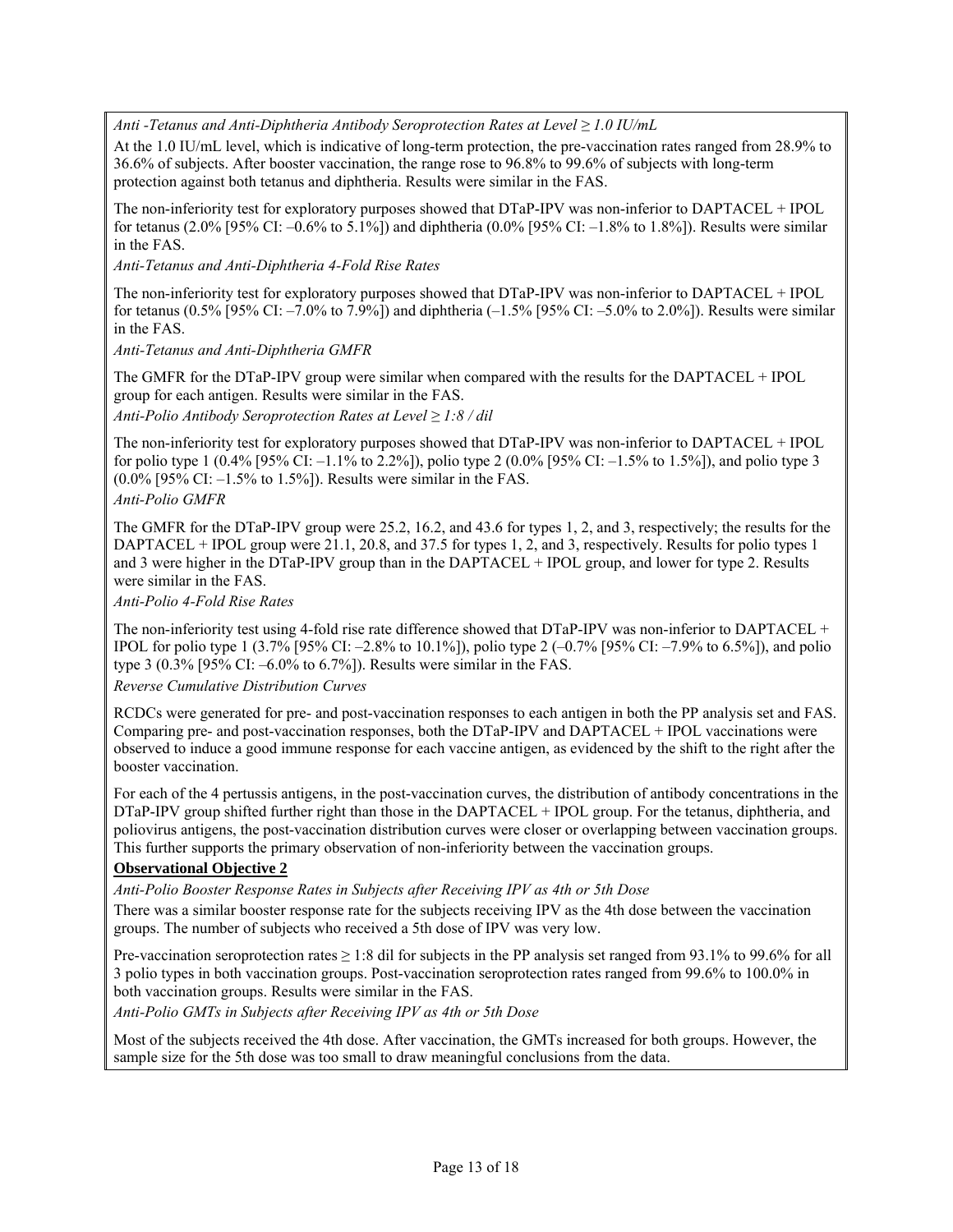# *Complementary Outputs*

*Background doses of DAPTACEL* 

Subjects with 4 Previous Doses of DAPTACEL

The booster response rates to each antigen (pertussis [PT, FHA, PRN, and FIM], tetanus, diphtheria, and polio types 1, 2, and 3) for subjects in the PP analysis set with 4 previous doses of DAPTACEL were similar in both vaccination groups (booster response rate range for DTaP IPV: 78.9% to 97.5%; booster response rate range for DAPTACEL + IPOL: 80.3% to 99.1%). Results were similar in the FAS.

The pre- and post-vaccination GMCs or GMTs for each antigen (pertussis, tetanus, diphtheria, and polio types 1, 2, and 3) for subjects in the PP analysis set with 4 previous doses of DAPTACEL were similar in both groups. Results were similar in the FAS.

Subjects with Less Than 4 Previous Doses of DAPTACEL (i.e., mixed DAPTACEL/Pentacel background)

There were 12 subjects in the DTaP-IPV group and 15 subjects in the DAPTACEL + IPOL group who had less than 4 previous doses of DAPTACEL. The sample size was too small to draw meaningful conclusions from the data concerning the booster response rate or the GMCs/GMTs. Results were similar in the FAS.

### *Ethnicity and Gender*

Summaries of GMCs (or titers) are presented by ethnicity and gender. No particular trends were observed. A frequency summary of concomitant medication use, based on protocol-defined categories (Category 1 and Category 2) was also provided. There was no difference in the use of concomitant medications between the DTaP-IPV group and the DAPTACEL + IPOL group.

### **Safety Results**

### **Observational Objective 1**

A total of 3372 subjects were enrolled in the study. The safety analyses were performed on the SafAS, which consisted of 3354 subjects (2733 subjects in the DTaP-IPV group and 621 subjects in the DAPTACEL + IPOL group).

### *Adverse Events*

*Solicited Reactions between Day 0 and Day 7* 

Solicited reactions were experienced by 93.5% (2516/2690) of subjects in the DTaP-IPV group and by 91.7% (553/603) of subjects in the DAPTACEL + IPOL group.

Grade 3 solicited reactions were experienced by 24.0% (646/2690) of subjects in the DTaP-IPV group and 19.9% (120/603) of subjects in the DAPTACEL + IPOL group. Grade 3 injection site reactions were experienced by 21.3% (573/2689) of subjects in the DTaP-IPV group, which was higher than that experienced by the 15.9% (96/603) of subjects in the DAPTACEL + IPOL group. This finding was primarily driven by the frequency of Grade 3 injection site erythema, which was consistently higher for the DTaP-IPV recipients compared to the DAPTACEL + IPOL recipients.

Grade 3 solicited systemic reactions were experienced by 4.5% (122/2689) of subjects in the DTaP-IPV group and 6.5% (39/603) of subjects in the DAPTACEL + IPOL group.

## *Solicited Injection Site Reactions*

Solicited injection site reactions were experienced by 91.7% (2467/2689) of subjects in the DTaP-IPV group and by 89.7% (541/603) of subjects in the DAPTACEL + IPOL group. The reactions were mostly of Grade 1 intensity, occurred within 3 days of vaccination, and resolved within 3 days of occurrence.

The most commonly reported reaction was injection site pain, reported by 77.4% (2081/2689) of subjects in the DTaP-IPV group and 76.5% (461/603) of subjects in the DAPTACEL + IPOL group.

Erythema was experienced by 59.1% (1587/2687) of subjects in the DTaP-IPV group, and 53.4% (322/603) of subjects in the DAPTACEL + IPOL group.

Swelling was experienced by 40.2% (1076/2678) of subjects in the DTaP-IPV group and 36.4% (219/602) of subjects in the DAPTACEL + IPOL group.

Change in limb circumference was experienced by 68.1% (1703/2500) of subjects in the DTaP-IPV group and 65.1% (302/464) of subjects in the DAPTACEL + IPOL group.

The percentage of subjects reported as experiencing ELS within 7 days after vaccination was similar between vaccination groups: 1.5% (39/2666) of subjects in the DTaP-IPV group and 1.3% (8/598) of subjects in the DAPTACEL + IPOL group.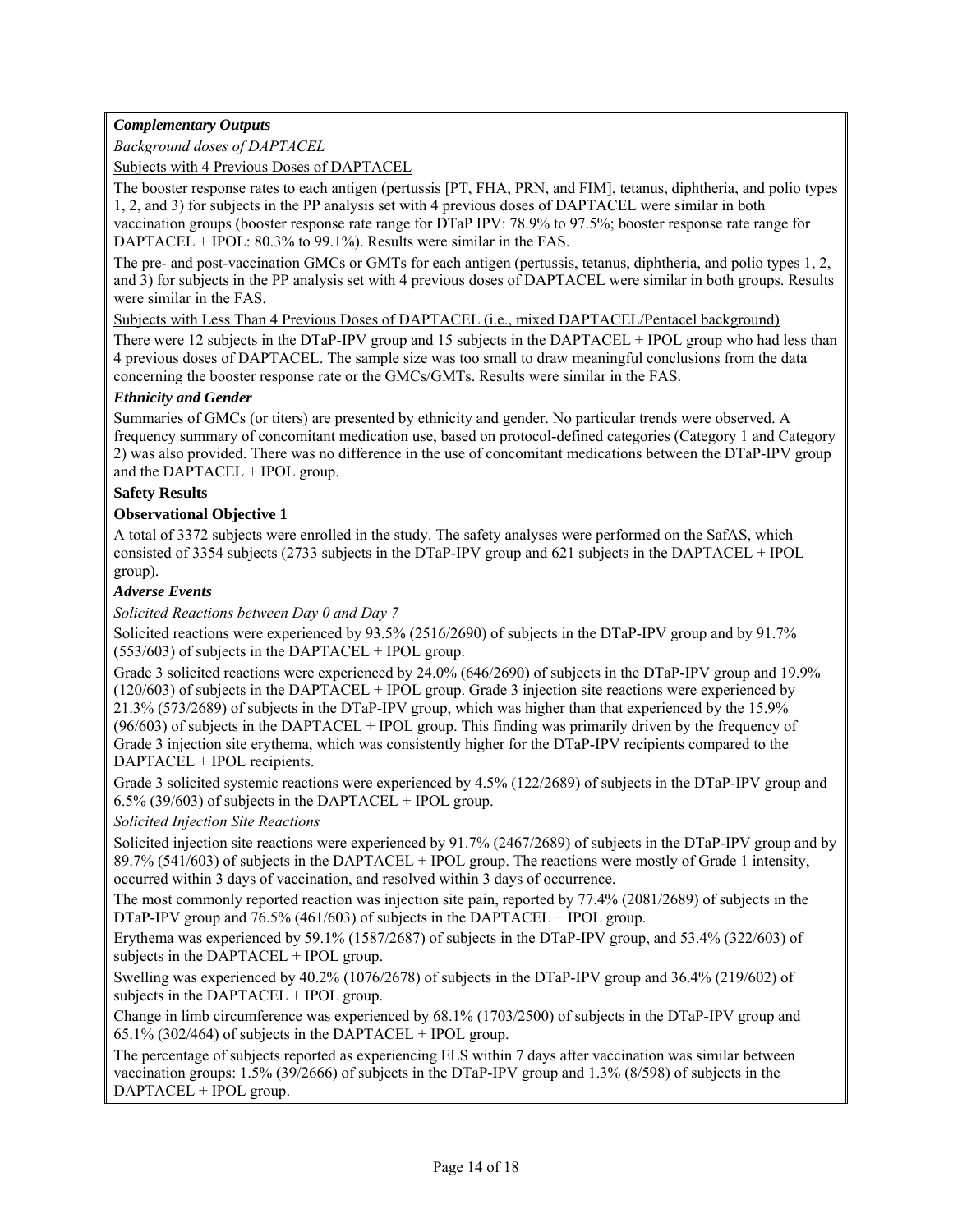*Solicited Systemic Reactions* 

Solicited systemic reactions were experienced by 63.7% (1713/2689) of subjects in the DTaP-IPV group and by  $61.2\%$  (369/603) of subjects in the DAPTACEL + IPOL group.

The most commonly reported solicited systemic reactions were myalgia: (53.8% [1445/2688] of subjects in the DTaP-IPV group and 52.6% [317/603] of subjects in the DAPTACEL + IPOL group); followed by malaise: (35.0%) [940/2687] of subjects in the DTaP-IPV group and 33.2% [200/603] of subjects in the DAPTACEL + IPOL group); and headache: (15.6% [419/2688] of subjects in the DTaP-IPV group and 16.6% [100/603] of subjects in the DAPTACEL + IPOL group). Most of the solicited systemic reactions were of Grade 1 intensity, occurred within 3 days of vaccination, and resolved within 3 days of occurrence.

Fever was reported in 6.0% (161/2668) of subjects in the DTaP-IPV group and in 6.9% (41/598) of subjects in the DAPTACEL + IPOL group. Most of the fever was of Grade 1 or 2 intensity, occurred within 3 days of vaccination, and resolved within 3 days of occurrence. Grade 3 intensity was experienced by 1.3% (35/2668) of subjects in the DTaP-IPV group and 2.0% (12/598) of subjects in the DAPTACEL + IPOL group. There were very few health care provider contacts due to fever within 7 days of vaccination.

The use of Category 1 medications (antipyretics, analgesics, or non-steroidal anti-inflammatory drugs [NSAIDs]) was similar between the 2 vaccination groups. Their use was reported by 36% (1004/2733) of subjects in DTaP-IPV group and 33.8% (210/621) of subjects in the DAPTACEL + IPOL group.

*Unsolicited Adverse Events between Day 0 and Day 28* 

### *Immediate Adverse Events*

No immediate anaphylactic, life-threatening reactions or other SAEs were observed during the 30 minutes after vaccination time period. Overall, 0.9% (25/2733) of subjects in the DTaP-IPV group and 1.0% (6/621) of subjects in the DAPTACEL + IPOL group experienced at least 1 immediate unsolicited AE.

### *Immediate Adverse Reactions*

Two subjects in the DTaP-IPV group and 1 subject in the DAPTACEL + IPOL group experienced immediate events which were considered as related to the investigational product. All 3 subjects completed the study.

- Subject received DTaP-IPV vaccine and experienced Grade 1 flushing (preferred term), which lasted 2 days.
- Subject received DTaP-IPV vaccine and experienced Grade 1 macular rash (preferred term event reported as a red blotch located near the injection site), which lasted 3 days.
- Subject received DAPTACEL + IPOL vaccines and experienced Grade 2 hyperhidrosis and nausea (preferred terms) which lasted 1 day.

## *Unsolicited Adverse Events*

Unsolicited AEs within 28 days after vaccination were experienced by 34.8% (951/2733) of subjects in the DTaP-IPV group and 30.8% (191/621) of subjects in the DAPTACEL + IPOL group. Of these, 4.1% (111/2733) in the DTaP-IPV group and 3.5% (22/621) in the DAPTACEL + IPOL group experienced at least 1 Grade 3 unsolicited non-serious AE. Most were assessed as unrelated to the vaccines. Two subjects in the DTaP-IPV group and 1 subject in the DAPTACEL + IPOL group experienced immediate events which were considered as related to the investigational product. All 3 subjects completed the study.

Unsolicited non-serious systemic AEs were experienced by 28.4% (777/2733) of subjects in the DTaP-IPV group and 25.6% (159/621) of subjects in the DAPTACEL + IPOL group. Of these, 3.8% (105/2733) in the DTaP-IPV group and 3.2% (20/621) of subjects in the DAPTACEL + IPOL group experienced at least 1 Grade 3 unsolicited non-serious AE.

The most commonly reported unsolicited AEs were in the SOCs of General Disorders and Administration Site Conditions; Infections and Infestations; and Respiratory, Thoracic and Mediastinal Disorders.

The most commonly reported unsolicited AEs were respiratory or gastrointestinal ailments and infections that affect children The most commonly reported unsolicited AEs by preferred term were cough (5.2% [142/2733] in the DTaP-IPV group and 4.2% [26/621] in the DAPTACEL + IPOL group), injection site induration (5.1% [139/2733] in the DTaP-IPV group and 3.2% [20/621] in the DAPTACEL + IPOL group, and vomiting (3.3% [90/2733] in the DTaP-IPV group and 3.9% [24/621] in the DAPTACEL + IPOL group).

Overall, the incidence and nature of frequently reported unsolicited AEs in the DTaP-IPV group and DAPTACEL + IPOL group was similar.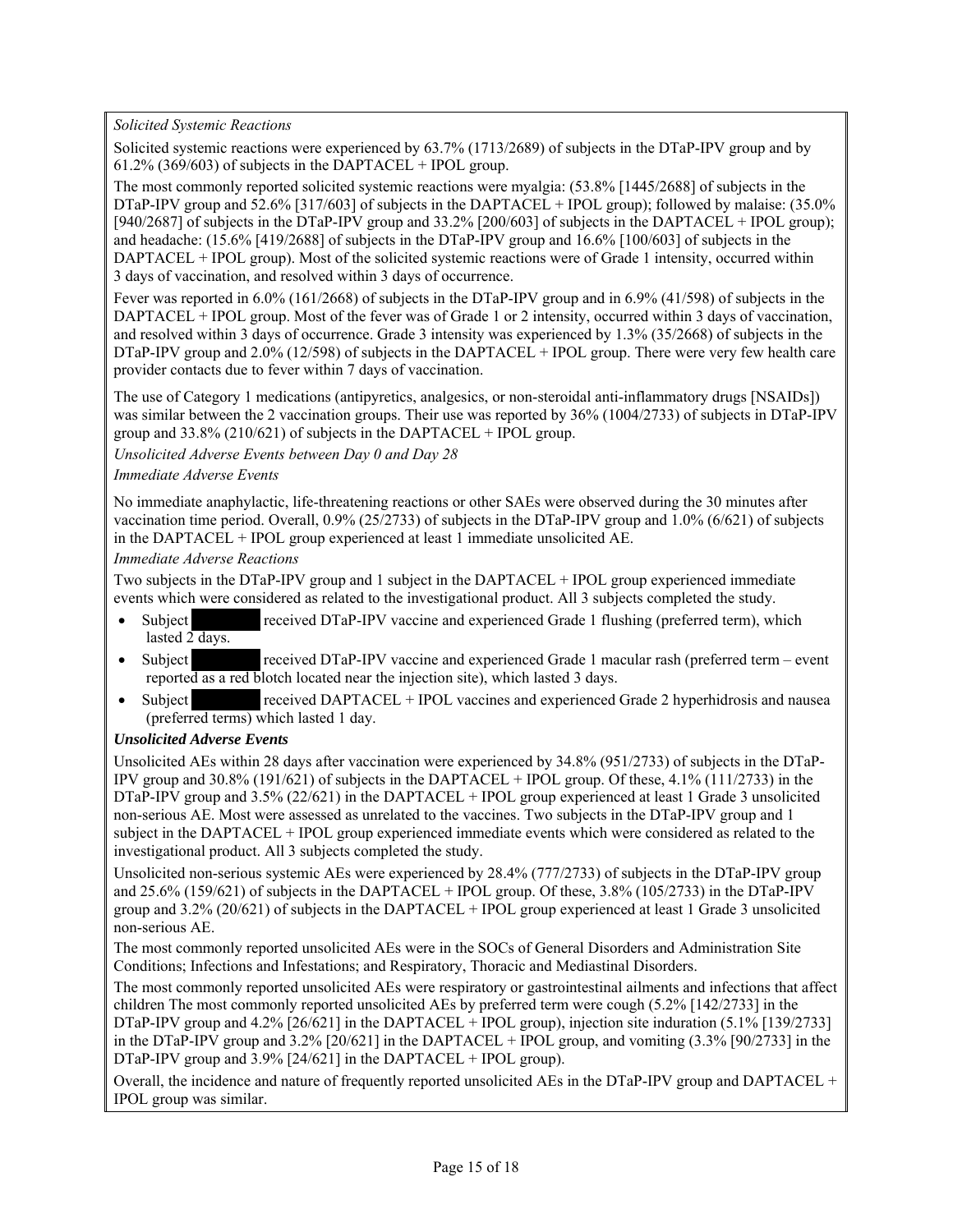*Unsolicited Adverse Reactions* 

Unsolicited ARs within 28 days after vaccination were experienced by 11.6% (318/2733) of subjects in the DTaP-IPV group and 9.2% (57/621) of subjects in the DAPTACEL + IPOL group. Of these, 0.5% (13/2733) of subjects in the DTaP-IPV group and 0.6% (4/621) of subjects in the DAPTACEL + IPOL group experienced at least 1 Grade 3 unsolicited non-serious AR.

Unsolicited non-serious injection site ARs (events identified at the injection sites of DTaP-IPV, DAPTACEL, and/or IPOL and that do not include the injection sites of MMR and /or V) were experienced by 9.7% (265/2733) of subjects in the DTaP-IPV group and 7.2% (45/621) of subjects in the DAPTACEL + IPOL group. Of these, 0.3%  $(7/2733)$  of subjects in the DTaP-IPV group and 0.3% (2/621) of subjects in the DAPTACEL + IPOL group experienced at least 1 Grade 3 unsolicited non-serious injection site AR.

The most commonly reported unsolicited non-serious ARs were in the SOC General Disorders and Administration Site Conditions. The most commonly reported unsolicited ARs by preferred term were all injection site reactions (events identified only at the injection sites of DTaP-IPV, DAPTACEL and/or IPOL). Injection site induration was the most commonly reported of the ARs (4.9% [135/2733] of subjects in the DTaP-IPV group and 2.7% [17/621] of subjects in the DAPTACEL + IPOL group), followed by haematoma (2.1% [58/2733] of subjects in the DTaP-IPV group and  $2.6\%$  [16/621] of subjects in the DAPTACEL + IPOL group), pruritus (1.8% [48/2733] of subjects in the DTaP-IPV group and  $1.0\%$  [6/621] of subjects in the DAPTACEL + IPOL group), and warmth (1.3% [36/2733] of subjects in the DTaP-IPV group and 1.6% [10/621] of subjects in the DAPTACEL + IPOL group).

Unsolicited non-serious systemic ARs were experienced by 2.5% (67/2733) of subjects in the DTaP-IPV group and 2.1% (13/621) of subjects in the DAPTACEL + IPOL group. Of these, 0.2% (6/2733) of subjects in the DTaP-IPV group and 0.3% (2/621) of subjects in the DAPTACEL + IPOL group experienced at least 1 Grade 3 unsolicited non-serious systemic AR.

The most commonly reported unsolicited non-serious systemic ARs were in the SOCs Gastrointestinal Disorders, Nervous System Disorders, and Skin and Subcutaneous Tissue Disorders. The most commonly reported unsolicited ARs by preferred term were vomiting (0.5% [13/2733] of subjects in the DTaP-IPV group and 0% in the DAPTACEL + IPOL group), somnolence (0.3% [8/2733] of subjects in the DTaP-IPV group and 0% in the DAPTACEL + IPOL group), and rash  $(0.1\%$  [3/2733] of subjects in the DTaP-IPV group and 0% in the DAPTACEL + IPOL group), respectively.

In general, the incidence of commonly reported unsolicited ARs in the DTaP-IPV group and DAPTACEL + IPOL group was similar.

#### *Adverse Events of Special Interest Day 0 through Day 28*

The important identified risks associated with the use of DTaP-IPV - anaphylactic reaction, convulsion (including febrile convulsion), and hypotonic-hyporesponsive episodes (HHE) - were defined as Adverse Events of Special Interest (AESIs) if they occurred between Day 0 and Day 28 and were to be reported as SAEs. There were no reports of these events within 28 days after vaccination.

In addition, neurological events that were identified as SAEs and autoimmune disorders were also considered as AESIs in this study if they occurred between Day 0 and Day 28. There was 1 report of an autoimmune disorder: Subject developed polydipsia and excessive urination 11 days after vaccination with DTaP-IPV, and subsequently was diagnosed with new-onset type 1 diabetes mellitus.

The event of type 1 diabetes mellitus was assessed by the Investigator as not

related to the vaccine.

#### *Subjects who Discontinued due to an Adverse Event*

There were no AEs that led to discontinuation from the study.

### *SAEs – Day 0 through Day 28*

A total of 3/2733 (0.1%) subjects in the DTaP-IPV group experienced an SAE within 28 days after vaccination. All 3 subjects required hospitalization and none of the SAEs were considered as related to the vaccine. There was 1 report of an autoimmune disorder.

- Subject was reported with lobar pneumonia which lasted 23 days.
- Subject was reported with asthma which lasted 53 days.
- Subject was diagnosed with new-onset type 1 diabetes mellitus.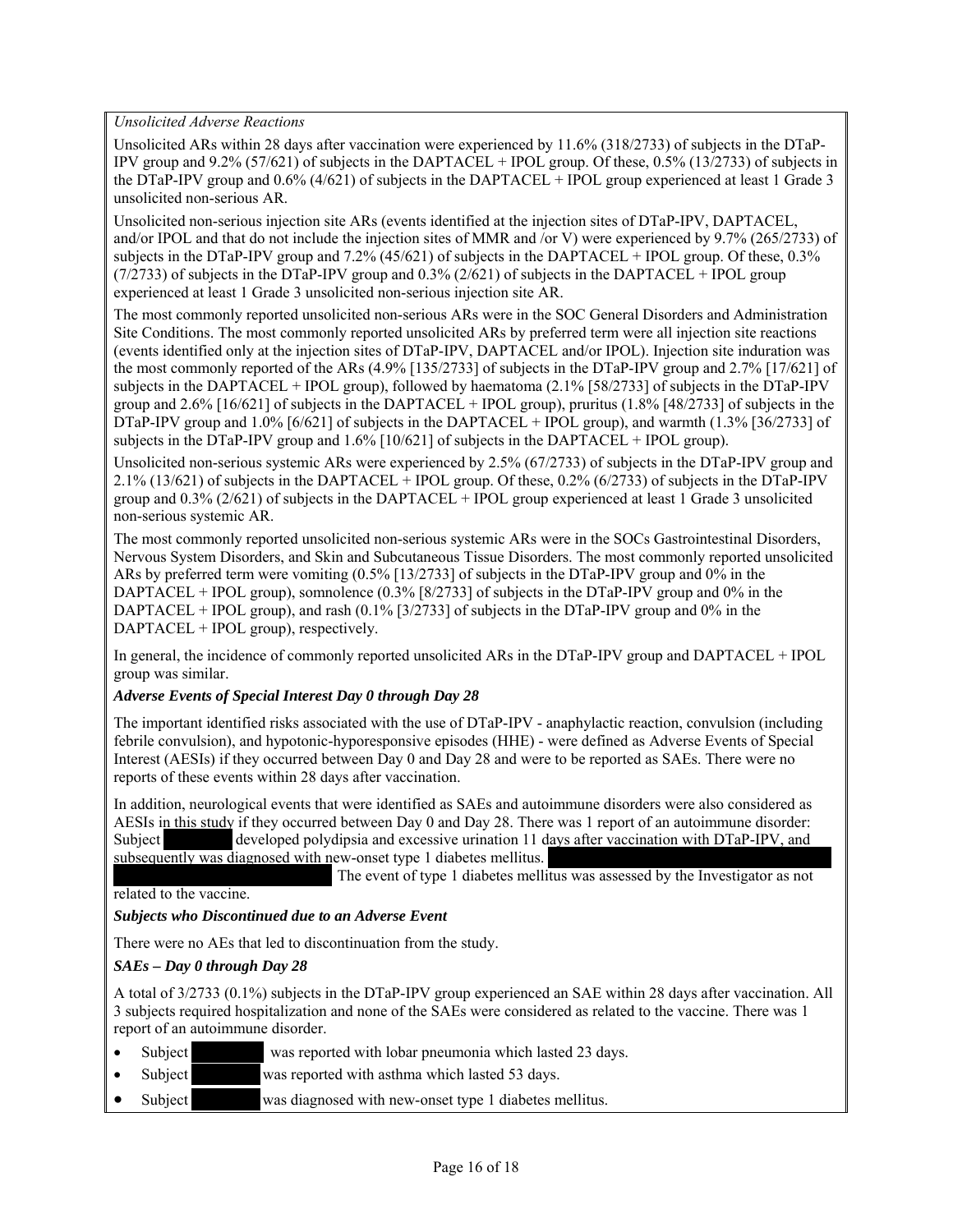## *SAEs – Day 0 through Day 180*

During the course of the study (Day 0 through Day 180), 21 (0.8%) subjects in the DTaP-IPV group and 3 (0.5%) subjects in the DAPTACEL + IPOL group experienced SAEs. Eighteen of the 21 subjects with SAEs in the DTaP-IPV group and all 3 of the subjects in the DAPTACEL + IPOL group required hospitalization. The remaining 3 (0.1%) subjects, all in the DTaP-IPV group and none in the DAPTACEL + IPOL group experienced SAEs which were considered important medical events by the Investigator, but the subjects were not hospitalized.

The 180-day phone call allowed a 14-day window to collect safety data; 1 SAE was reported on Day 181. The subject was included in the total number of subjects with SAEs in the DTaP-IPV group.

One of the hospitalized subjects experienced an AESI within 28 days. In addition to this event of type 1 diabetes, which was described in a previous section, the following SAEs occurred between Day 29 and Day 180 and were considered as significant.

Two subjects experienced SAEs which resulted in hospitalization:

- One subject in the DTaP-IPV group experienced a life-threatening SAE 161 days after vaccination. Subject was admitted to the hospital, and subsequently experienced respiratory failure. The subject was diagnosed with respiratory failure secondary to croup/laryngotracheitis. The subject recovered after 6 days
- One subject in the DTaP-IPV group was admitted to the hospital 93 days after vaccination. Subject was subsequently diagnosed with Kawasaki disease. The subject was reported as recovered after the 180-day phone call.

Three subjects in the DTaP-IPV group experienced SAEs that were considered by the Investigator as being important medical events. None of these subjects were hospitalized.

- Subject was diagnosed with asthma and common variable immune deficiency 50 days after vaccination. The events were ongoing at the time of the 180-day phone call.
- Subject presented with symptoms of autism 158 days after vaccination, and a developmental pediatrician subsequently diagnosed autism.
- Subject was diagnosed with absence seizure (MedDRA preferred term: petit mal epilepsy) 168 days after vaccination.

## **Deaths, Other SAEs and Other Significant AEs:**

There were no deaths.

#### **Observational Objective 2**

The safety profile for subjects who received IPV as the 4th and 5th dose was found to be similar between the DTaP-IPV recipients (Groups 1 and 3) and the DAPTACEL + IPOL recipients (Groups 2 and 4).

#### **Observational Objective 3**

The safety profile of subjects without MMR and V vaccinations was similar to the SafAS. The number of subjects who did not receive MMR and V was low in both vaccination groups (76 subjects in the DTaP-IPV group and 13 subjects in the DAPTACEL + IPOL group).

## **Safety Conclusions**

Overall, the rates of immediate unsolicited AEs, solicited reactions (injection site and systemic), unsolicited AEs, and unsolicited ARs within 180 days of vaccination were similar in the DTaP-IPV group compared to those observed for the DAPTACEL + IPOL group. In addition, the incidence of SAEs occurring between 0 to 180 days post-vaccination was low and similar between the 2 vaccination groups; no SAEs were assessed by the study site investigators as being related to vaccination. No anaphylactic reactions, HHEs, or seizures were reported within 28 days after vaccination.

#### **Overall Conclusions**

The report presents the safety and immunogenicity of DTaP-IPV administered in children aged 4 through 6 years of age. In study M5I02, children were vaccinated with a single dose of DTaP-IPV or DAPTACEL + IPOL as the 5th dose.

All study objectives were met, in terms of immunogenicity of DTaP-IPV.

 DTaP-IPV booster response rates and GMCs were non-inferior to those of DAPTACEL + IPOL for all pertussis antigens (PT, FHA, PRN, and FIM).